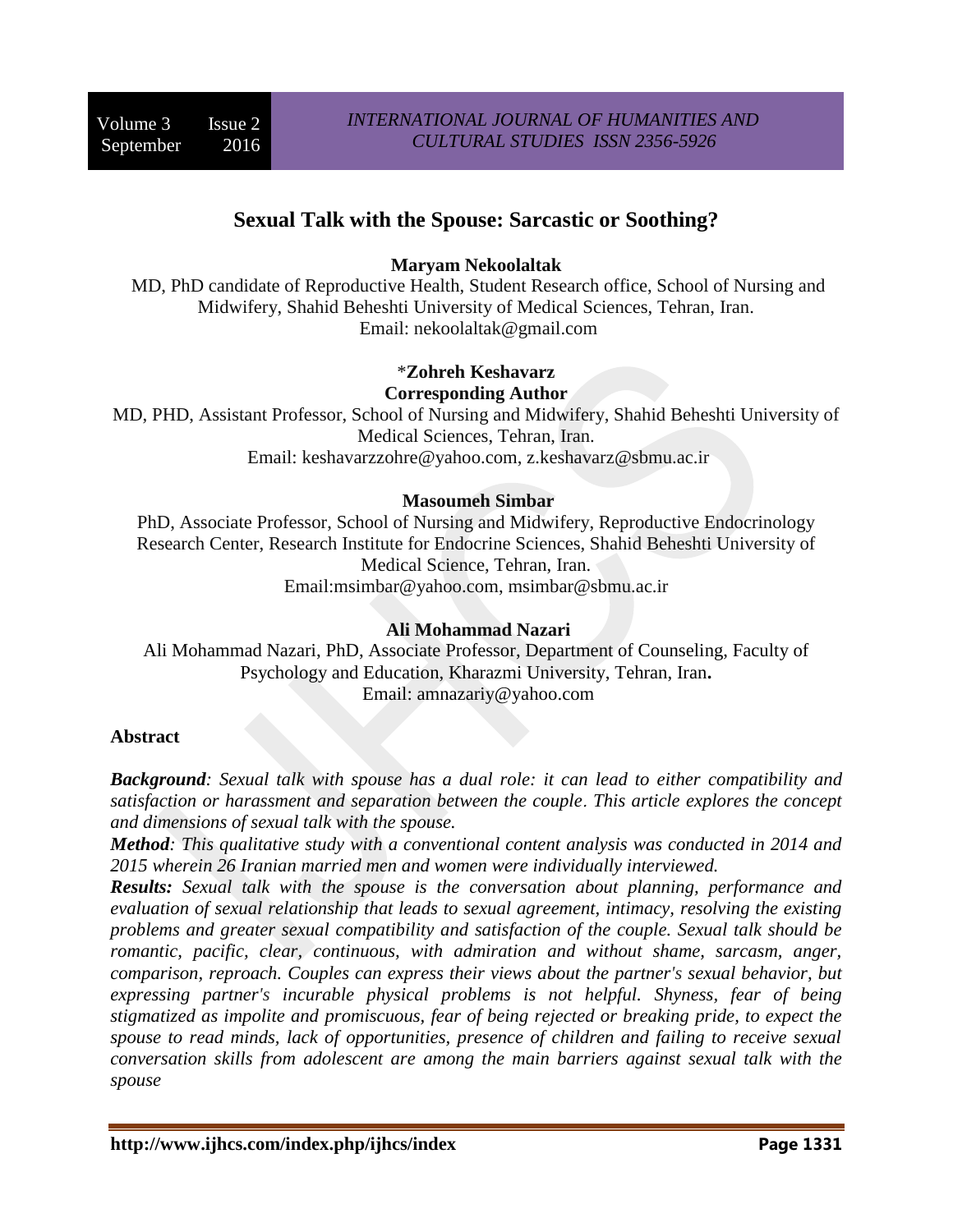Volume 3 Issue 2 September 2016

*conclousion: Sexual talk with the spouse is necessary throughout the marital life: During the early days of marriage, in order to attain initial sexual coordination and agreement and to avoid early divorce and after several years of marriage, in order to give variety and freshness in relationship and to resolve the problems.*

## **Keywords**: **sexual talk, sexual satisfaction, sexual compatibility, sexual agreement, sex education, Qualitative study.**

#### **Introduction**

Verbal language and words have constantly played a dual role. Words can be either sarcastic or soothing[\(Jackson, 2008\)](#page-16-0). Words can lead to beginning or ending of a relationship. In a sexual relationship as other human relationships, words and verbal communication play a critical role so that they may improve or ruin the sexual relationship.

In order to achieve the sexual objectives in marriage, both verbal and non-verbal communications are necessary. Although people most often use non-verbal communication, verbal communication is also vital[\(Hess & Coffelt, 2012\)](#page-16-1).

"Let's talk about it": This phrase was the motto on the first world sexual health day in 2010[\("http://www.worldsexology.org/news/world-sexual-health-day,"\)](#page-16-2), indicating that talking about sexual issues is considered necessary all around the world in order to acquire sexual health. Conversation concerning sexual issues might occur at different levels: It can take place at the social level. Social discussions and conversations may lead to sexual health or lack of sexual

health[\(Fletcher et al., 2015\)](#page-15-0), and can affect the marriage and divorce behaviors [\(Karabulatova,](#page-16-3)  [Khachmafova, Bricheva, Nescheretova, & Bersirova, 2015\)](#page-16-3), Moreover, the definitions of femininity, masculinity, responsibility and violence in society, influence people's sexual behavior and performance[\(Gilmore & Wheeler, 2012;](#page-15-1) [Salazar & Öhman, 2015\)](#page-17-0).

Another level of sexual conversation refers to the dialogues and questions asked by doctors and health service providers[\(Henderson & Johnson, 2002\)](#page-16-4).

Sexual conversation with adolescents and their awareness about sexual issues is another level of sexual talk in the published articles [\(Dennis & Wood, 2012;](#page-15-2) [Portier-Le Cocq, 2016;](#page-17-1) [Rogers, Ha,](#page-17-2)  [Stormshak, & Dishion, 2015;](#page-17-2) [Sanjakdar, 2009;](#page-17-3) [Satterwhite & Ramaswamy, 2015\)](#page-17-4).

The other level of sexual conversation exist between the couple and three categories of articles in this respect are: some articles stress on negotiation skills between partners and prevention from AIDS and other sexually transmitted diseases [\(Wamoyi et al., 2015\)](#page-18-0). The second category of articles addresses sexual conversation and retrieval of sexual relationship after a disease like cancer or surgery [\(Guo et al., 2015;](#page-16-5) [Seidler, Lawsin, Hoyt, & Dobinson, 2015;](#page-17-5) [Verschuren et al.,](#page-18-1)  [2013\)](#page-18-1)..A large number of articles also address violence in marital relationships. Verbal reinforcers may aggravate domestic quarrels[\(Giordano, Copp, Longmore, & Manning, 2015\)](#page-15-3). In romantic relationships, women use more verbal quarrel than men [\(Ye, 2011\)](#page-18-2). A few number of studies have addressed sexual conversation between non-distress heterosexual couples. These studies demonstrated that talking about sexual issues is a very difficult task for many couples and they prefer to remain silent or not to use open and frank words. It is more likely among women to avoid stating their sexual needs than among men[\(Træen & Skogerbø, 2009\)](#page-18-3). Sexual disorders in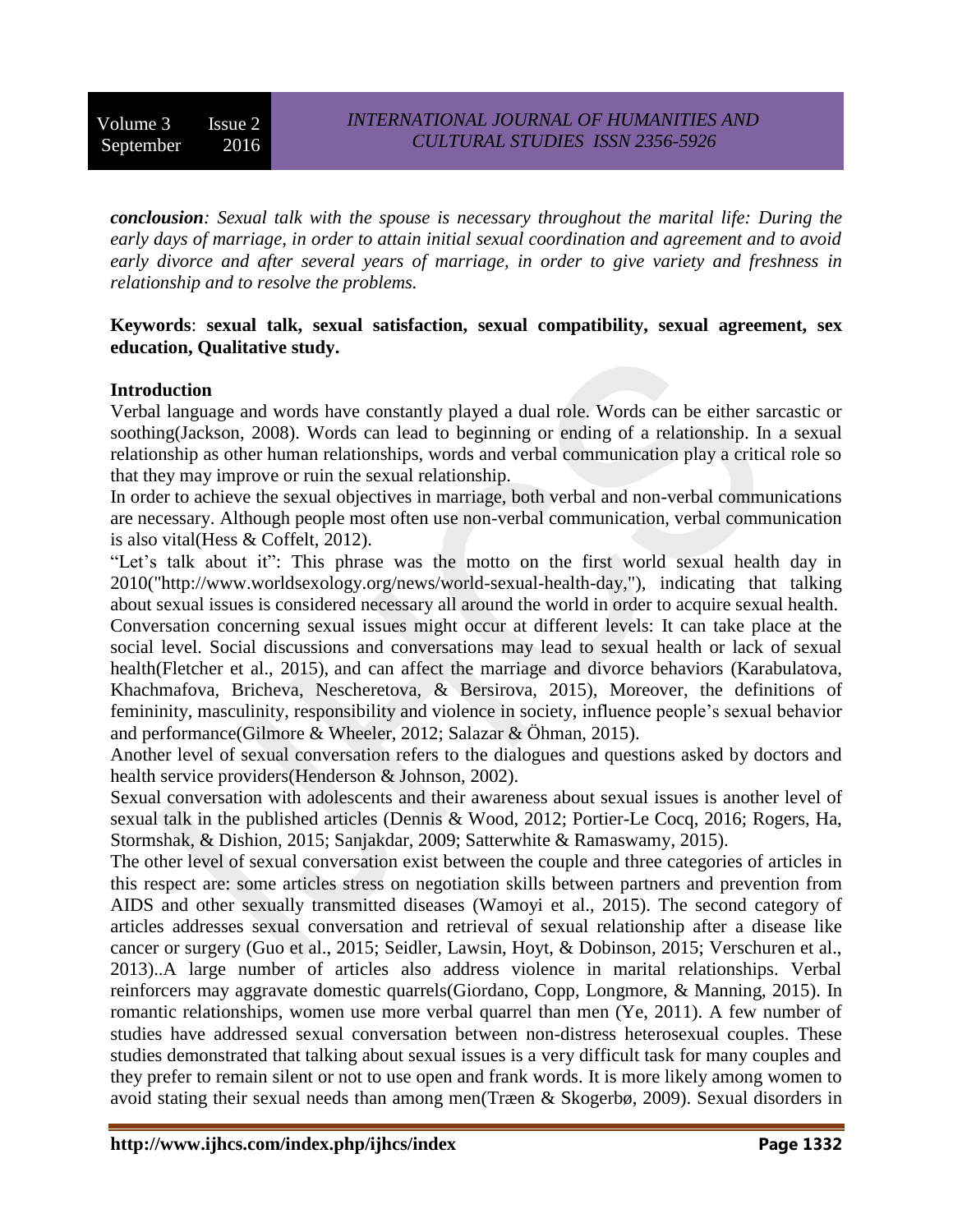Volume 3 Issue 2 September 2016

women is associated with their ability to express their sexual desires[\(Tehrani, Farahmand,](#page-18-4)  [Simbar, & Afzali, 2014\)](#page-18-4). As women have fear of being stigmatized shameless and indecent, they hardly talk to their husband about sex [\(Huong, 2010\)](#page-16-6). Many couples don't talk about sexual issues in the same way that they don't speak about children and financial issues and if the husband is depressed, it is more probable that their conversations lead to nervousness and quarrels[\(Papp, Goeke-Morey, & Cummings, 2013\)](#page-17-6). In sum, husbands and wives are confused and indecisive in having sexual conversation together [\(Huong, 2010;](#page-16-6) [Papp et al., 2013\)](#page-17-6).

## **Research in Context**

Evidence before this study:

In Iranian community and culture, talking about sexual issues is accompanied by reservation and specific complexities. Because of sociocultural consideration, sexual conversation is bounded at the social level. Even many physician and health service providers do not know how and with what words speak about sexual issues with their patients. At the family level, as parents are afraid their children become indecent or have an early sexual relationship, they fail to speak about sexual issues with their children and adolescents. Also, after marriage, the couples do not know how to express their sexual needs or problems.

## **Value of this study:**

Current study addresses sexual conversation between Iranian couples because:

The most common form of marriage in Iran is a formal heterosexual marriage and in Iranian Islamic culture, marriage and having a family is very popular and admirable[\("http://hadith.anhar.ir/hadith-998.htm,"\)](#page-16-7).

In another study conducted by this research team on sexual compatibility in Iranian couples, it was found that those couples who talk together about their sexual issues are more compatible. Therefore, in order to specify the concept and dimensions of sexual talk in Iranian couples more precisely, this study was done.

A scarce number of research have addressed sexual talk between non-distress heterosexual couples and no article is found to use a qualitative method to explore the manner of healthy sexual conversation without violence.

The majority of articles on sexual talk is from the Western countries and the eastern countries, particularly Muslim nations have a little contribution in such articles. This indicates that talking about sex is not common even in scientific communities is wrapped in an aura of shame and silence. As a result, research on sexual talk is necessary in societies like Iran.

## **Implications of all the available evidence**

Conversation is a two-sided sword: it can lead to either intimacy or annoyance between the couple. So it is essential to clarify the quiddity and nature of sexual conversation and why and how it should occur to provide the necessary training for the couples regarding verbal skills. In this article, Iranian couples speak of the concept of sexual talk with the spouse, its dimensions, barriers and borders.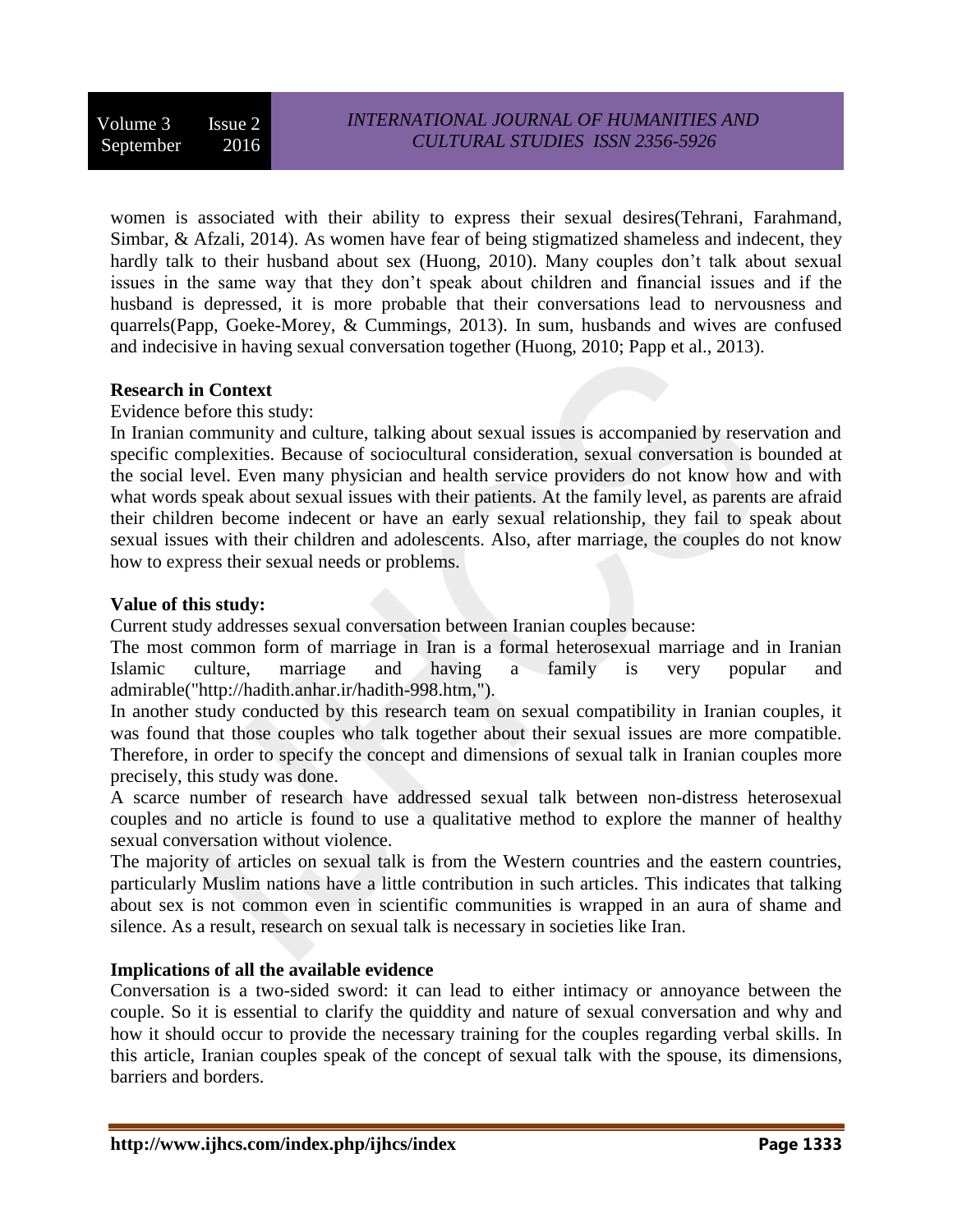# **Methodology**

**Procedure**: This article is part of a PhD dissertation results. It is a proposed research and funded by research deputy of nursing and midwifery School of Shahid Beheshti University of Medical Sciences. Its ethical code is SBMU2.REC.1394.73. This research is conducted during 2014 and 2015. Verbal and written informed consent form taken from participants. The researcher reminded the participants of her obligation to observe all ethical principles such as secrecy, anonymity and allowing the participants to leave the study whenever they wished. Research setting included two health care centers, one health house of municipality, one religious forum (Heiat) in Tehran and Telegram cyberspace. Purposive sampling started and continued until data saturation occurred[\(Guarte & Barrios, 2006\)](#page-16-8). All interviews were performed by a single person (the first author). Duration of interviews varied between 20 to 90 minutes, depending on the participants' interest. Unstructured interviews began with an open ended question[\(Geer, 1988\)](#page-15-4): What does the phrase "sexual talk with the spouse" remind you of?

As interviews proceeded, new questions were posed and different dimensions of sexual talk between the couple were explored.

**Participants**: The participants of this study included 26 married people (15 females and 11 males) with different ages, education, occupation, years of marriage and number of children. 24 participants were sexually compatible with their spouses and 2 participants had gotten divorced. The youngest participant was 19 and the oldest was 50 years old. Duration of marriage varied between 1 to 30 years. The number of children varied in the range of 0 to 3. In terms of education, 9 participants had high school degrees, 9 participants had bachelor degree and 8 participants had degrees higher than a bachelor degree.. Participants in this study were couples, mostly living in Tehran with at least a 1-year record of marital life, fluent in the Persian language and lacking any disease affecting their sexual performance.They were interested to take part in this research and were able to communicate and state their sexual life experiences. Demographic characteristics of participants are provided in table 1.

**Measurements:** Interview transcription was analyzed using conventional content analysis [\(Hsieh](#page-16-9)  [& Shannon, 2005\)](#page-16-9). Data analysis started with frequent reading and perceiving a general sense of text and ended with extraction of codes and their placement in subcategories and categories. In order to assure the trustworthiness and rigor of qualitative data, Guba and Lincoln criteria including: credibility, transferability, dependability and confirmability were used[\(Guba, 1981;](#page-16-10) [Guba & Lincoln, 1989\)](#page-16-11).

## **Findings:**

After content analysis, sexual talk with spouse, was explored in 4 categories, 7 subcategories and 46 codes (Table 2 ).

## **What is sexual talk?**

The participants raised several cases as the topics of sexual talk: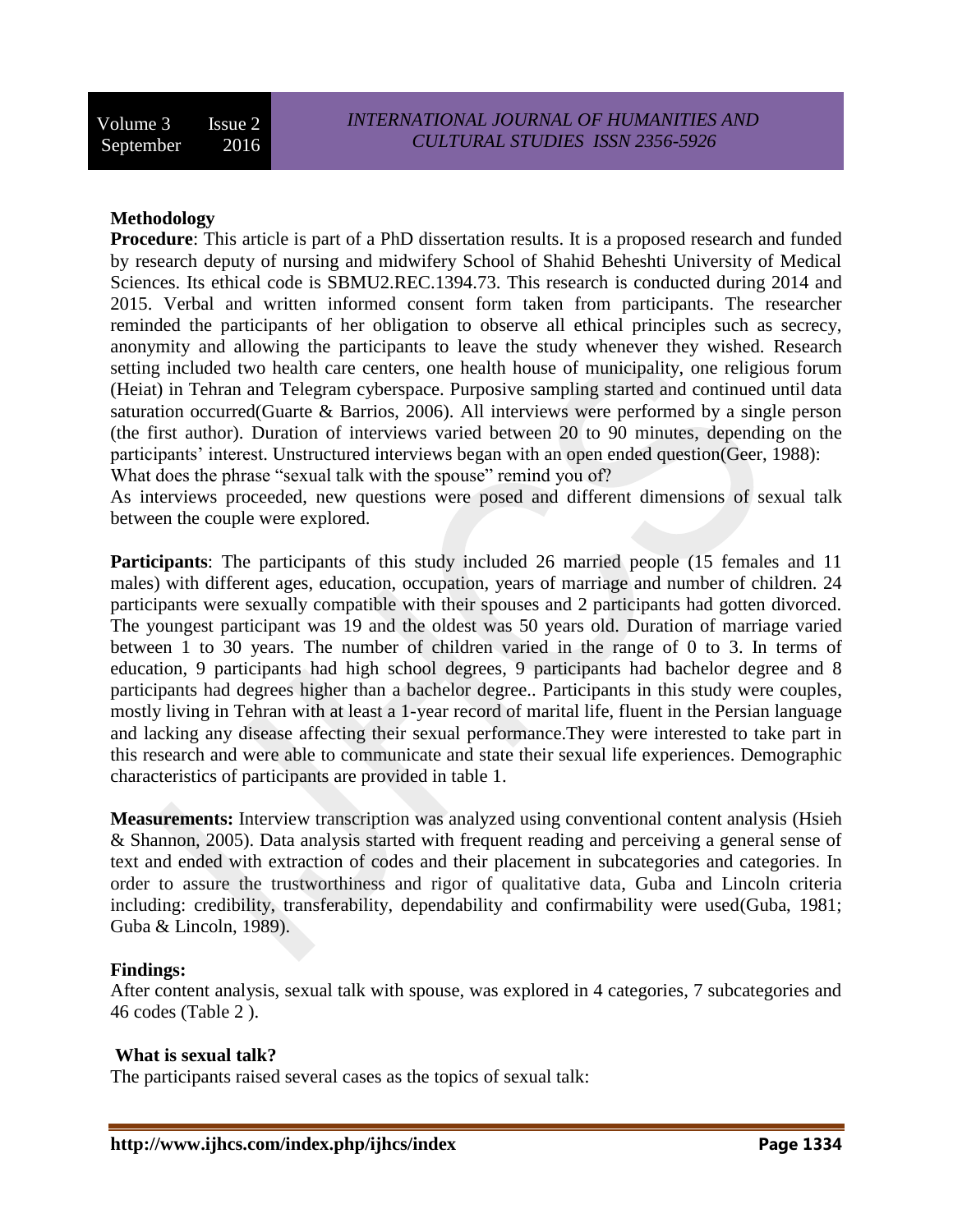Hoda: sexual talk is a conversation concerning sexual affairs such as sexual humors during the day and night and dialogues during courtship and intercourse (W19, Teologe student, 1, 0).

Mehran: Sexual conversations take place when the partners ask each other to have sex or talk about the quality of their sexual relationship (M40, Physician, 15, 1).

Ashkan: I think sexual talk means a discussion between the couples concerning sexual affairs to know about each other's traits in order to promote the quality of relationship and to express positive qualities of spouse, such as his/her good style and beauty (M36, B.A. 7, 2).

Jalal: Sexual talking means that the couple easily makes love as they wish and exchange sexy words. However, I couldn't do so, but we talk about our problems in sex (M40, Physician, 17, 1)

## **Why is sexual talk necessary?**

Participants in this study considered sexual conversation necessary and essential.

Mehran, uses an interesting interpretation. He considers sexual conversation as necessary as exercising for a marital life:

Sexual conversation is something like exercising that is good and everyone knows that, but they lack the firm decision for it (M40, Physician, 15, 1).

Reply to this question " Is sexual dialogue essential?" Hoda said:

Of course! It helps the couple to get informed about their relationship, to know each other better, and to remove any problem, if existing. Apart from it, it makes the couple feel closer and more intimate. I enjoy such discussions whether we are together or not (W19, Teologe student, 1, 0).

In the first phase of study, in order to explore the concept and factors affecting sexual compatibility, we asked the couples how they reached an agreement and compatibility in their sexual relationship after their marriage. In most answers, talking to the spouse was considered as the main way for achieving sexual agreement:

- Over the years of marriage, how did you achieve sexual agreement with your spouse?
- Atefeh: Through talking and mutual understanding (W32, A.A. Housewife, 10, 2)
- Jafar: With love, affection and verbal communication (M46, S.S. Blacksmith, 22, 2)
- Ehsan; Through conversation, practice and active participation (M34, M.A. Employee, 4,1).
- Yashar: Through speaking and exchange of opinions with spouse and testing the prior knowledge (M35, PhD. Faculty member,8 , 1).
- Akram: Coordination and agreement were present from the beginning. If it was absent in some occasions, he raised his demand and sometimes I did so (W43, PhD. Faculty member, 22, 2).
- Soheila: Over time and through talking and learning we have achieved an optimal level of sexual compatibility. (W33, B.S. Housewife, 12, 2).

Ilia believed sexual talk can lead to refreshing the sexual relationship: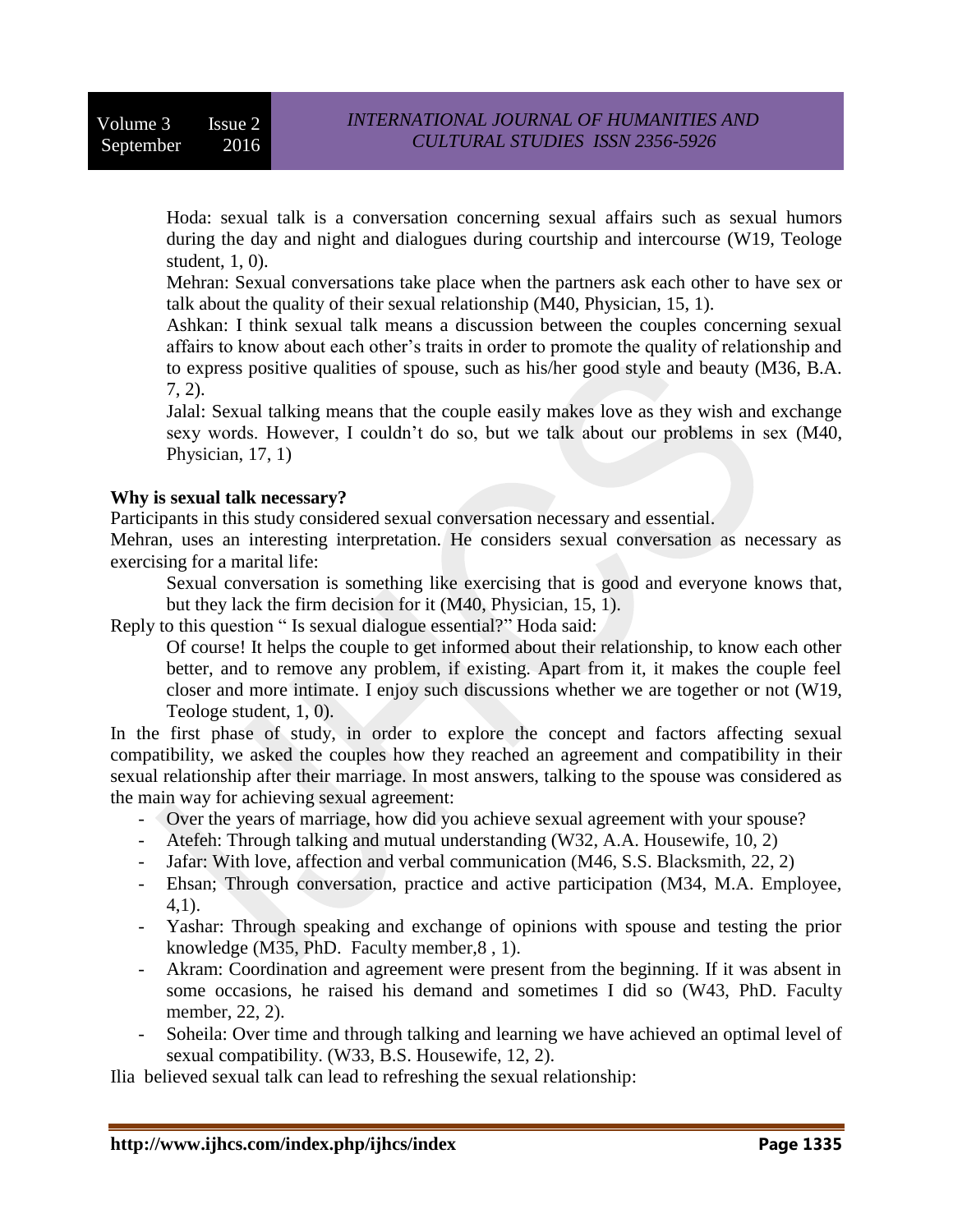The sexual conversation with spouse correct defects, improve coordination, prevent monotony in sex, and refresh sexual relationship (M 41, Physician, 16, 1).

Sexual conversation may lead to further sexual satisfaction. Ashkan, states in this respect:

- With sexual conversation we get acquainted with the needs and qualities of our partner so that we try to make our relationship as satisfactory as possible.
- Some couples comment that "after so many years we understand each other without talking. There is no need for talking. What do you think?
- I think love words before sexual relationship are not dedicated to a special time because they arouse both partners and enhance the quality of sexual relationships (M36, B.A. Teacher, 7 , 2)

Yasaman, considers sexual conversation as the main factor for achieving more pleasure and satisfaction:

About one or two years after our marriage, the degree of satisfaction was enhanced. However, we talk too much in this regard that helps us very much (W35, PhD. Faculty member, 8, 1).

## **Why I cannot talk to my spouse about sexual subjects (Talk Barriers**)

Some participants considered sexual conversation essential and necessary in order to establish sexual compatibility and coordination, however, they expressed that they have not been able to talk about sexual topics with their spouse. Shame, pudency, and decency were considered the most important barriers against sexual conversation:

- Mina: During the first two years after our marriage, shame and decency hindered me to tell my problem (W50, B.A. Houswife\_Translator, 30, 2)
- Simin: 10 years had passed and I told him about my needs. I put away bashfulness and asked him to do what I wanted (W48, B.S. Employee, 15, 2).
- Behzad: We could have a talk but not from the beginning; My wife was shameful (M38, B.A. Publisher, 10, 1).
- Hamid 's ex-wife who was separated after 13 years of marital life considered sexual conversation rude and obscene.
- How easy and comfortable did you feel to talk concerning sexual issues with your exwife? Did you raise your sexual needs and demands?
- My ex-wife considered talking about sex and our demands offensive and she never agreed to listen, learn and act. She supposed to talk about sexual issues rude, impolite and foolish and as such sex became one of the main challenges in our life so that along with other differences led to divorce (M38, M.S. Engineer, 13, 0, Divorced).

Baran, is afraid to be stigmatized rude, if she expresses her sexual needs to her husband, but on the other hand, she considers care for sexual needs as necessary as food and water:

If I state my needs to my husband without bashfulness, he may even realize me impudent. However, they are included in my demands as I need water, food and clothing. So I should care about my sexual needs and put them into words (W28, Diploma, Houswife, 8, 1).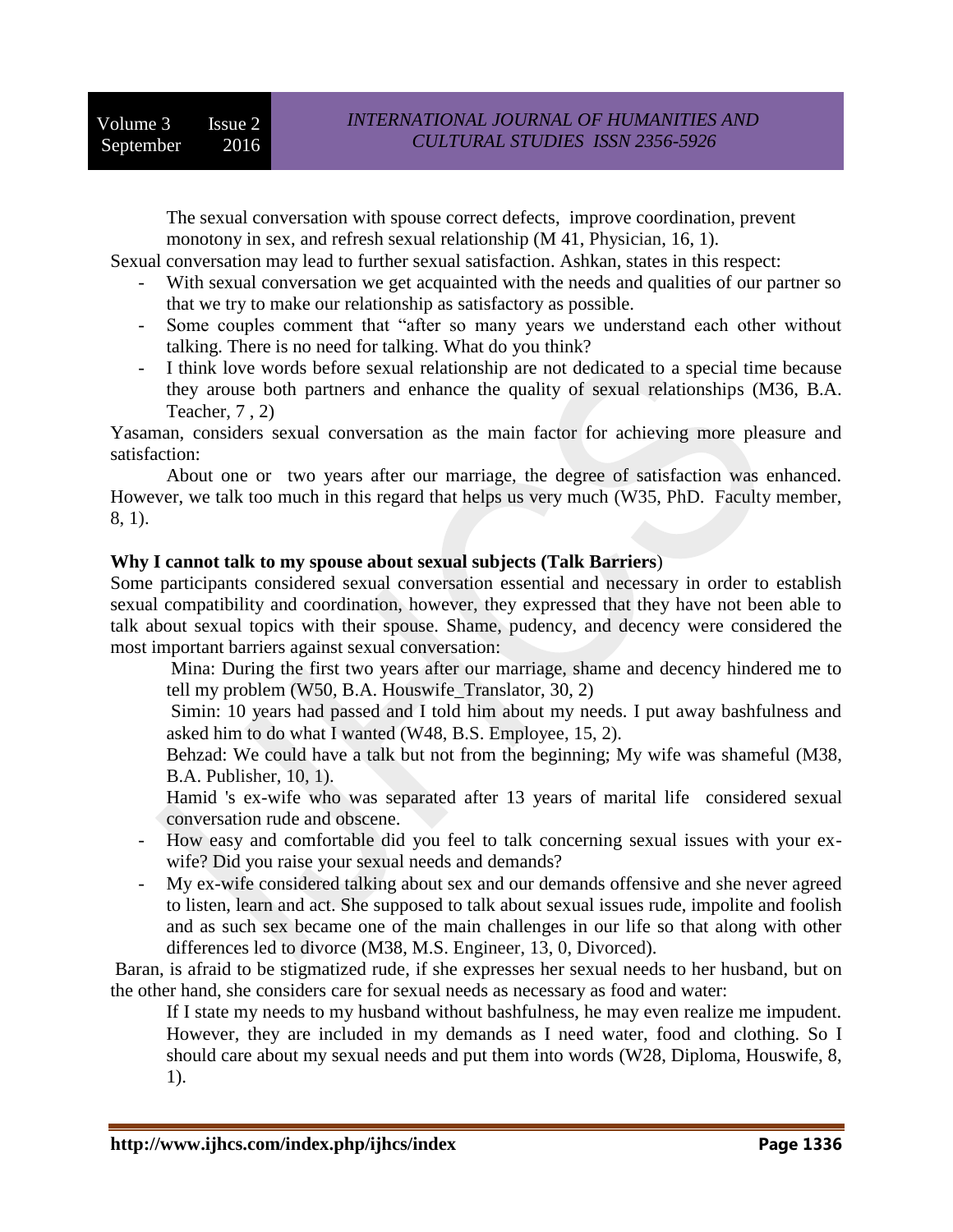Lack of sexual education from early childhood due to family silence and the silence of the educational system, were mentioned another causes of embarrassment in sexual talk:

Laleh:Our parents didn't talk to us regarding sexual issues and we have not learned to do so (W37, S.S. 8, 1, divorcee).

Mehran: Anyway, as we have not learned to talk about our sexual needs, it is difficult for us now. I think sexual education should be provided from adolescence to break down this taboo about sexual relationships and establish a better and stronger relationship (M40, Physician, 15, 1).

Failing to provide a background by husband to make overtures is another barrier of sexual talk: Azita assumes her husband's role very effective in providing a background for sexual talks:

I think women, due to more decency and shyness, may not begin the conversation, but if their husband shows an undisturbed behavior, they will be encouraged (W21, Midwifery student, 1, 0).

Behazad also considers his own role very principal in opening a conversation, particularly during the early days of their marriage:

When we got engaged, my wife was young. She was shameful and didn't know how to make a relationship until I began talking with her. I told her to feel easy. Gradually, after two years, she put away her shyness so that most of the times she proposes to begin the relationship (M38,B.A. Publisher,10,1)

.… Behnaz, Behzad's wife laughs and says: yeah, thanks God we feel really easy and comfortable in sex and if I don't like something in that, I will express it and it never happens again(W29, B.A., Housewife, 10, 1)

Failing to talk with spouse due to fear of being stigmatized brazen and being suspected by the spouse was obviously in an interview with Laleh:

If I expressed my sexual needs, he might address me concupiscent or barefaced! If I once said, he asked how I learned such words and somehow he suspected (W37, S.S. 8, 1, divorcee).

Failing to state sexual needs and demands may be due to fear of being rejected and consequently hurting pride and self-esteem: Susan said:

One reason that I didn't approach my husband in the early days of our marriage was that I was not sure if he would accept me or break my dignity. However, whenever I have asked my husband, he has not rejected me! (W39, Dip. Housewife, 5, 1).

Expecting the spouse to read his/her partner's mind was considered as another barrier for failing to sexual talk.

Susan: I expected and waited for my husband to notice my sexual needs and when he didn't, I got ill-tempered, but now I remember what inappropriate expectations I had! Well, how should he understand my need?! I must state it (W39, Dip. Housewife, 5, 1).

Lack of opportunity, presence of children and feeling iteration were among other barriers against sexual conversations.

Ashkan: Before the birth of children, we talked too much, but after that, we had fewer opportunities. Apart from it, a sense of becoming ordinary and repetitive may prevent from talking (M36, B.A. Teacher, 7 , 2)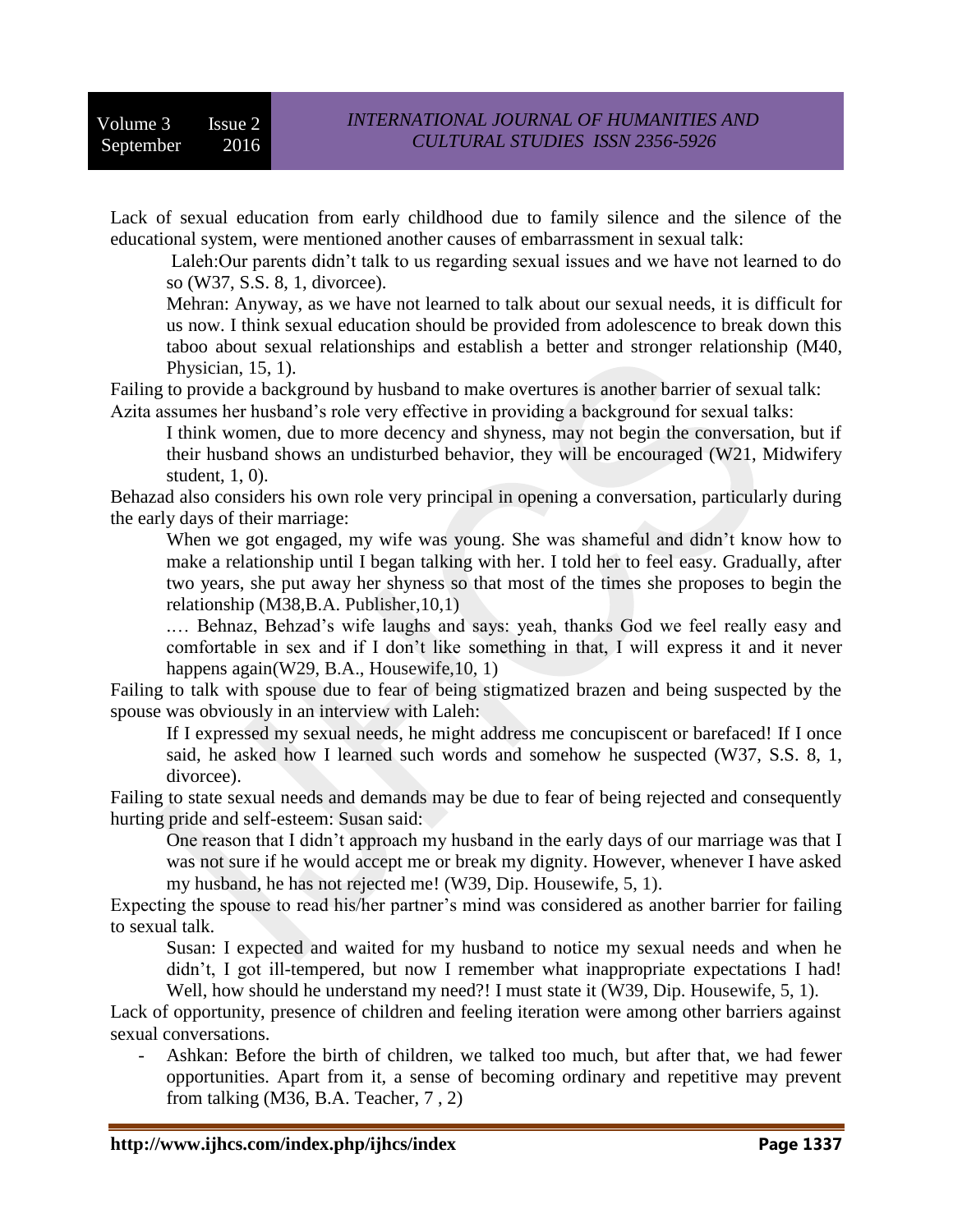Reyhaneh loves her husband, but she is not satisfied in her sexual relationship. She needs some lead-up works and she has talked about it with her husband several times but he didn't observe. Now she has got disappointed and considers the conversation useless:

I have told him several times to take a shower before the relationship and to put on perfume. He regarded for some time, but he continued his old behavior and I didn't warn again. I am disappointed and I feel that talking is useless (W38,B.A. Employee,19,2).

## **Dos for sexual conversation:**

The participants stated that sexual talking to the spouse has special requirements. Ashkan stressed on soft and erotic words:

- Couples must admire each other with a soft and erotic tone and state each other's sexual appeal. It is better they just comment on positive physical qualities of their partner, for example, you really have a nice style or you are good-looking (M36, B.A. Teacher, 7 , 2).

Mehran wishes her wife speaks clearly:

I'd like my wife speaks clearly and comfortably without shyness. I listen and try to get better as much as possible (M40, Physician, 15, 1).

## **When I should talk about sex with my spouse?**

Hoda said: "Dialogue and sexual humor throughout the day and night is essential for the couple" (W19, Teologe student, 1, 0).

Yasaman also considers constant talking as the secret of her sexual satisfaction with her husband: I and my husband continuously exchange opinions about our sexual issues which has led to our increased agreement and satisfaction with sex (W35, PhD. Faculty member, 8, 1).

Ilia, deems sexual conversation essential throughout marital life:

Sexual talking must happen before marriage, in its early days and continue throughout the marital life: before marriage, it causes more acquaintance, on the early days of marriage, it leads to more agreement and coordination and after marriage, it resolves conflicts and shortcomings and prevents from dullness and lack of excitement (M41, Physician, 16, 1).

## **Don'ts for sexual conversation**

In sexual talks between the couple, there shouldn't be scorned, reproach and comparison with others. Moreover, incurable physical problems shouldn't be mentioned.

Human emphasizes on sexual talk without ridicule and regrets his mistake for mocking his wife once in the past:

Once we had a dispute and in the middle I told her "look at your big belly". After that my wife got sensitive about her belly and we had much less relationship. It was my fault. I shouldn't mock her! (M40, A.A. Spare parts salesman, 5, 1).

Ashkan emphasizes that we must avoid stating negative points:

- Couples shouldn't mention each other's negative trait to hurt their spouse and causes lack of interest in sexual relationship. For example, don't say that this mole on your face is illlooking, you are overweight, you have a bad style or such an organ is too big…. But if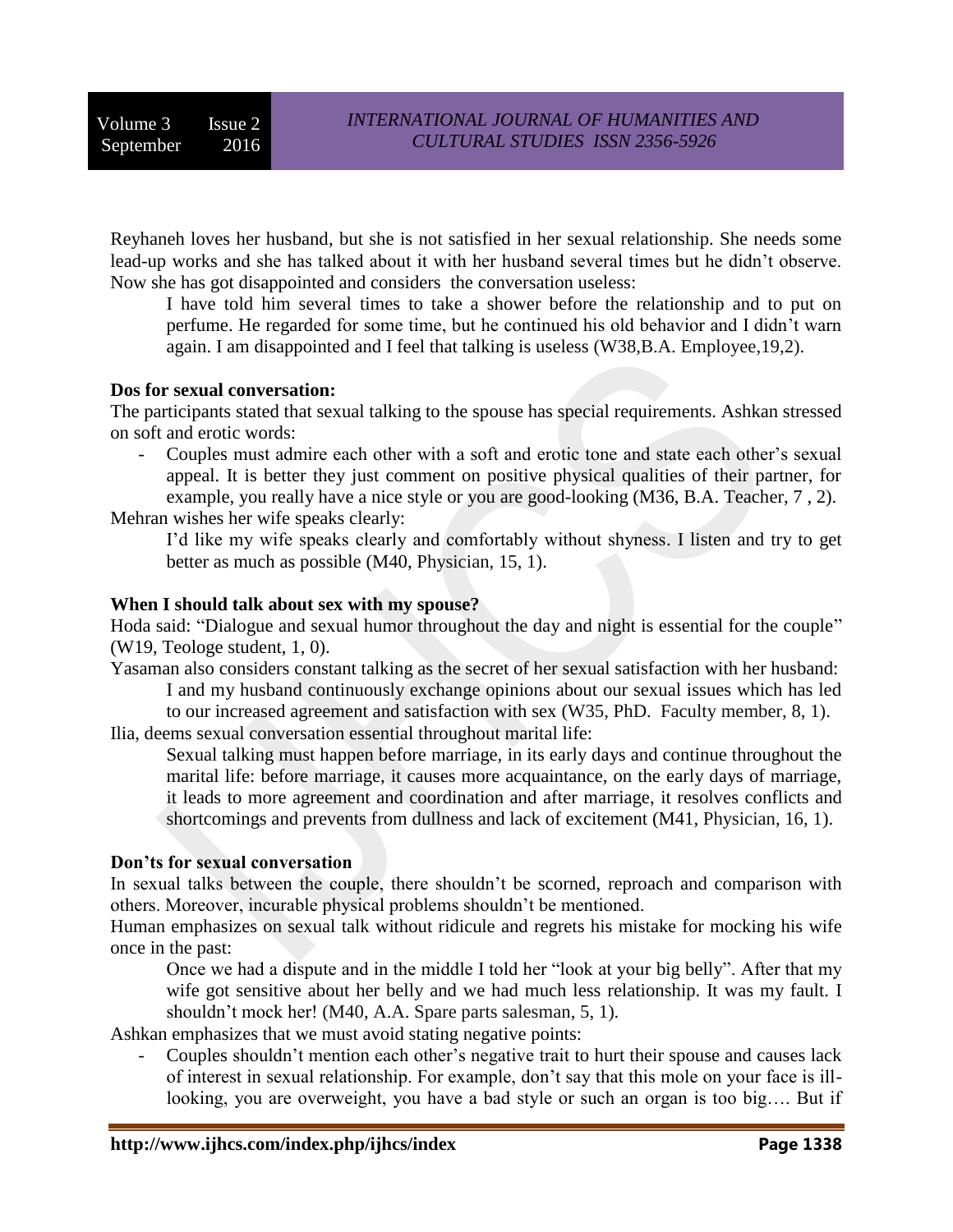Volume 3 Issue 2 September 2016

something was wrong with the spouse's sexual behavior, it should be remembered. Similarly, couples shouldn't compare their spouses with others or blame them (M36, B.A. Teacher, 7 , 2).

## **Considering the differences in the level of talk:**

Sexual talk with the spouse is different from sexual talk with another.

Azita is a 21 years old woman who has got married one year ago. She considers the sexual conversation with spouse as the symbol of freedom and relaxation after marriage.

- What does this word remind you of? "Sexual talk with spouse"
- I remember the freedom and relaxation that I am experiencing.
- How interesting! Could you explain more about it?
- According to our customs and traditions, we are not able to easily talk about sexual issues. But when we are married, we more easily state our feelings and this is a symbol of freedom in speaking about sexual issues post-marriage. I think when someone states his feelings, s/he will experience a peace of mind.

Ashkan says about the differences between sexual talks with spouse and non-spouse:

Talking to the spouse is more comfortable without censorship and with passion and eagerness which may provide a ground for establishing a sexual relationship….but when you talk with a doctor and so on, you just want to solve the problems or gain more information (M36, B.A. Teacher, 7 , 2).

Hoda considers talking to spouse more effective than any other person in order to resolve the problems:

If we talk with others, even a doctor, it will be less effective than when we talk with our spouse. I mean the couple finally will solve their problems through talking (W19, Teologe student, 1, 0).

Mahsa also thinks that sexual conversation with the spouse is easier and causes intimacy:

Sexual conversation with the spouse is easier and in more details. It may either solve and improve the problems or be a jok or a mutual secret that leads to more intimacy, but talking to others is just for solving the problems (Mahsa, 40, BSc. in math)

#### **Discussion**

The Current research explores the concept and dimensions of sexual talk between Iranian couples.The participants mentioned several topics for sexual talk:

Planning: verbal sexual humors during day and night, request for beginning the relationship

Performance: talking about how making the relationship, verbal courtship for sexually arousal, admiring each other's sexual appeal.

Evaluation: stating sexual do's and Don'ts, and talking about the problems and quality of the relationship.

Sexual conversation between couples is essential because it leads to more acquaintance, comfort, intimacy and the freshness of the relationship. Husband and wife must talk together to know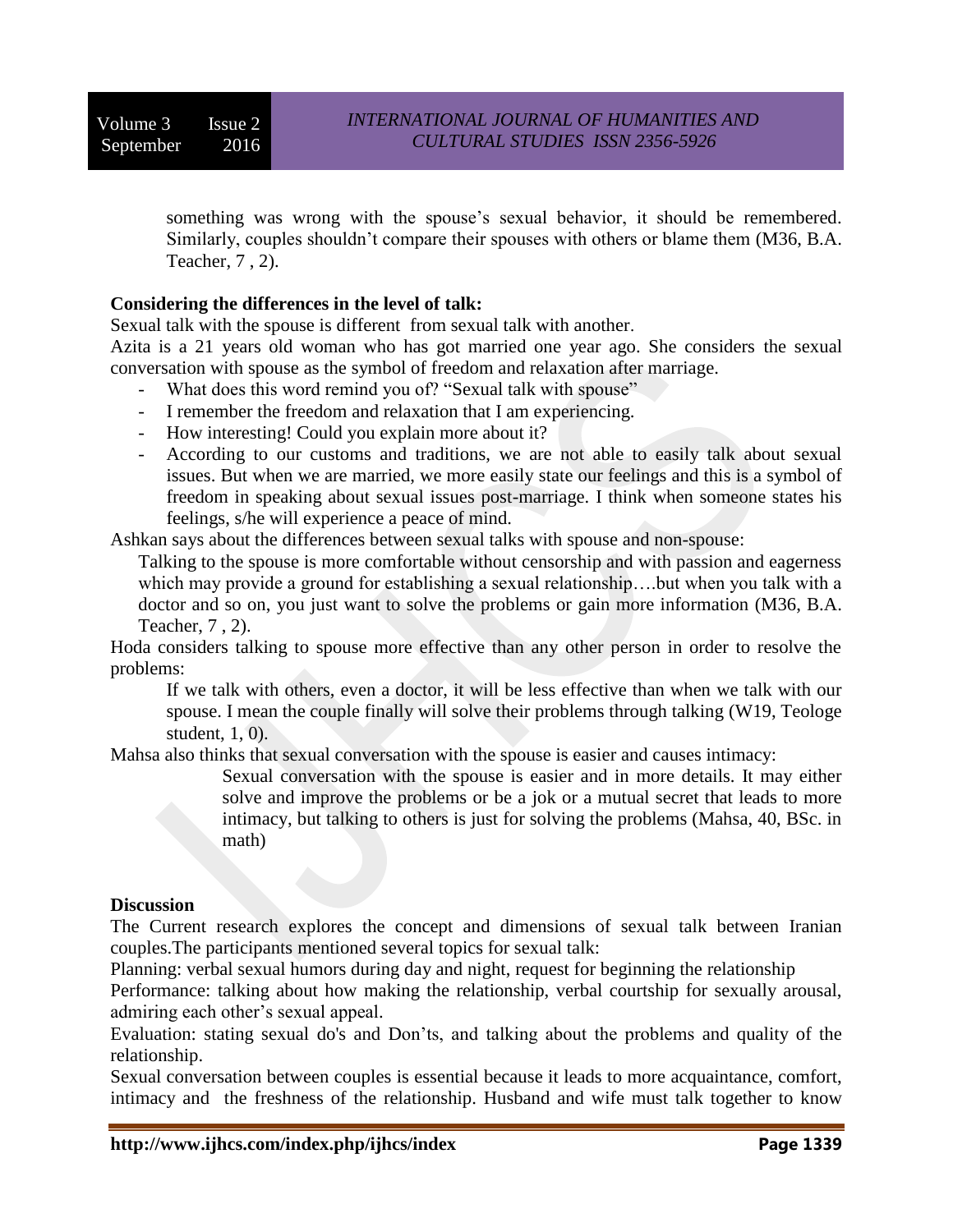each other, to resolve their sexual problems and to evaluate their sexual relationship over time. Likewise, in order to achieve sexual agreement and understanding and more sexual pleasure and satisfaction, sexual talk with the spouse is vital. Other studies also point out the importance and advantages of sexual conversation: a research conducted by Denes and Amanda on sexual conversation titled "pillow talk" demonstrated that reciting positive feelings after sexual activity was accompanied by the couple's confidence, satisfaction with the relationship and intimacy[\(Denes, 2012\)](#page-15-5). However, in our research, sexual talk was not necessarily confined to bed and included the couples' sexual conversations during the day, too. Easy talk about sex is related to feeling as a useful and good person[\(Mastro & Zimmer-Gembeck, 2015\)](#page-17-7). There is a relation between use of sexual words and phrases, specifically vulgar words, and sexual satisfaction and intimacy[\(Hess & Coffelt, 2012\)](#page-16-1). Expressing internal feelings is more effective in the couple's intimacy than stating the facts and information[\(Laurenceau, Barrett, & Pietromonaco, 1998\)](#page-16-12). Those couples who state each other's sexual pleasure and displeasure have higher sexual satisfaction[\(MacNeil & Byers, 2009\)](#page-17-8).

Despite the positive effects of sexual conversation with the spouse, some couples avoid talking about this issue with their spouse. In this research, embarrassment was considered as the main barrier for sexual conversation. In Nepali women also shame was the main barrier for sexual talk with spouse where after training interventions, shyness lowered and couples felt more comfortable in their sexual expressions[\(Harman, Kaufman, & Shrestha, 2014\)](#page-16-13).In our study, embarrassment to speak of sexual issues was seen in both women and men.

The couple' shyness of sexual conversation originates from their sexual education in family. It's been cited in other studies that although parents are the best sexual educators for their children, most parents are embarrassed and confused about sexual conversation with their children[\(Elliott,](#page-15-6)  [2010\)](#page-15-6). An effective strategy to teach the parents how to talk to their children is to use the art of drama and play actions[\(Causey, Zuniga, Bailer, Ring, & Gil-Trejo, 2012\)](#page-15-7).Training interventions include: to hold meetings for parents and children at the same time, sexual training courses for parents, to practice updated communicative skills with adolescents by their parents. In a systematic review of studies on parents-children sexual conversation conducted from 1988 to 2012, interventions exercised to improve the effective relationship between parents and children had led to enhancement of adolescents' sexual health[\(Sutton, Lasswell, Lanier, & Miller, 2014\)](#page-17-9). Besides the family's silence, educational system also has been reticent about sexual education of adolescents that can be a reason for couples' embarrassment about sexual conversation.

Failing to train sexual conversation skills at high schools in some countries has led to early marriage with unknown men, pain and fear of sexual intercourse, and early and unwanted pregnancy[\(Stillman, 2014\)](#page-17-10). Shyness in couples may lead them to individual sexual behavior (masturbation and see pornographic films) that can threaten their relationships over the long term[\(Luster, Nelson, Poulsen, & Willoughby, 2013\)](#page-16-14). Over recent years, the possibility of sexual education has increased in Iranian society and in this study, it was observed that embarrassment was less seen in younger couples so that they could attain the ability to talk about sexual issues earlier after marriage.

In the current study, some women stated that they fail to express their sexual demand to their husbands because they are afraid that their husbands address them rude and shameless. From the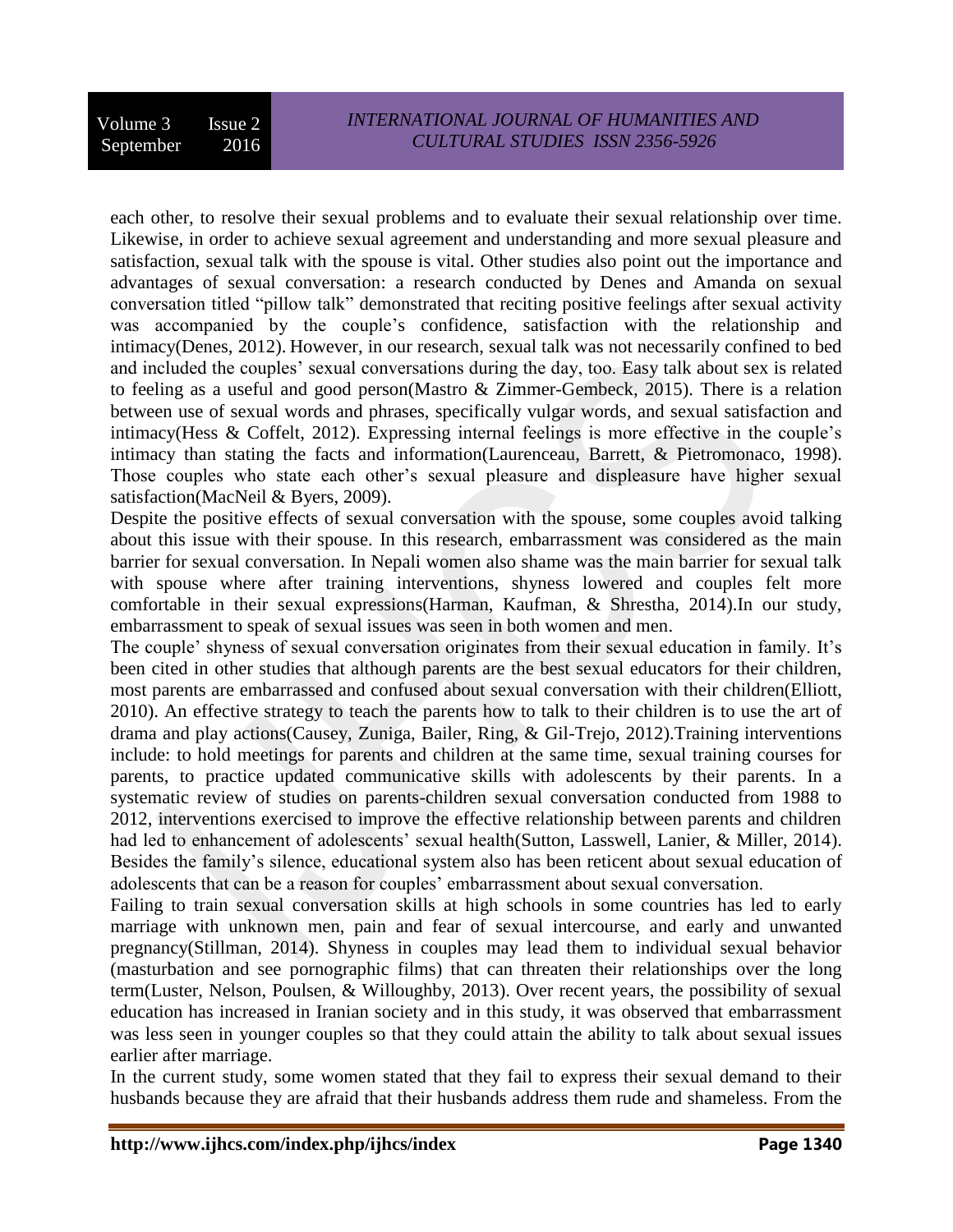standpoint of a researcher from Vietnam, sexual conversation between the couple has more inclination for silence than open and frank talking because women are expected to be inactive in a sexual relationship and if they say a word, they will be considered shameless[\(Huong, 2010\)](#page-16-6). From an American researcher's point of view, in American society women are not interested in sexual talks because it has become a masculine issue and women are afraid to be judged if they talk about sexual relationship[\(Montemurro, Bartasavich, & Wintermute, 2015\)](#page-17-11). In other Iranian studies, silence and fear of being stigmatized as shameless can be seen in the field of sex [\(Rahmani et al., 2015\)](#page-17-12).

The man plays a larger contribution to initiate sexual talks because in Iranian culture, as women are more shameful, it is possible that women have difficulty to begin sexual talks. In a general conclusion obtained from interviews, if the man is introvert, sexual talks hardly or never occur. In other related studies, introversion has gone along with lower quality of sexual life[\(Mölleken,](#page-17-13) 

[Richter-Appelt, Stodieck, & Bengner, 2010\)](#page-17-13). Similarly, some researchers believe that when in a culture a young man is expected to initiate sexual activities , extrovert men can act better than the introvert ones[\(Schenk & Pfrang, 1986\)](#page-17-14). In other Iranian studies the language of silence and fear of promiscous label on sexual issues is seen[\(Rahmani et al., 2015\)](#page-17-12).

In an overview of interviews; if husband is introverted, sexual talk is more difficult formed or not formed at all. In another studies, introversion is associated with reduced quality of sexual life[\(Mölleken et al., 2010\)](#page-17-13).Some researchers also believe in a culture that young man is expected to be initiator sexual interaction; extroverted men act better than introverted men[\(Schenk &](#page-17-14)  [Pfrang, 1986\)](#page-17-14).

In another study among Iranian women, sexual interactions in silence continued from their girlhood to their womanliness period so that in order to break this silence, stress on the husband's role has been described very significantly [\(Janghorban, Latifnejad Roudsari, Taghipour, Abbasi,](#page-16-15)  [& Lottes, 2015\)](#page-16-15).

Another barrier of sexual talk between husband and wife is that one of them without saying a word expects the other to read his/her mind and act accordingly. Although after many years of marital life, the couple can notice each other's sexual needs from their looks without the need for verbal communication, they must talk together to reach this level of understanding. This result is consistent with Thomas and Fletcher's study: "mind reading means the ability to understand others' feelings and thoughts which can be considered as a factor of successful relationship and a bridge among people's internal world (minds). However, there are personal difference in the ability of mind-reading. Mind reading accuracy is more in friends or partners who speak about their relationship problems. As well as mind reading ability and accuracy in long-term relationships is more than short-term relationships [\(Thomas & Fletcher, 2003\)](#page-18-5).

Sexual talk with spouse has specific conditions: It should be gentle and romantic, begins with admiration sexual attractiveness of each other, without shame, transparent, clear, continuous and permanent. Although there are some differences in love expression between man and woman[\(Barbara,](#page-15-8) 2008), but to achieve a common language, they must be constantly talk together. As well as Religious culture of Iran emphasizes "tell well hear well"[\("https://rasekhoon.net/hadis/show-15422.aspx,"\)](#page-16-16). Also romantic dialogue is mentioned in Iranian poetic culture: Hafez in his poems likens dialogue between lover and beloved into the fine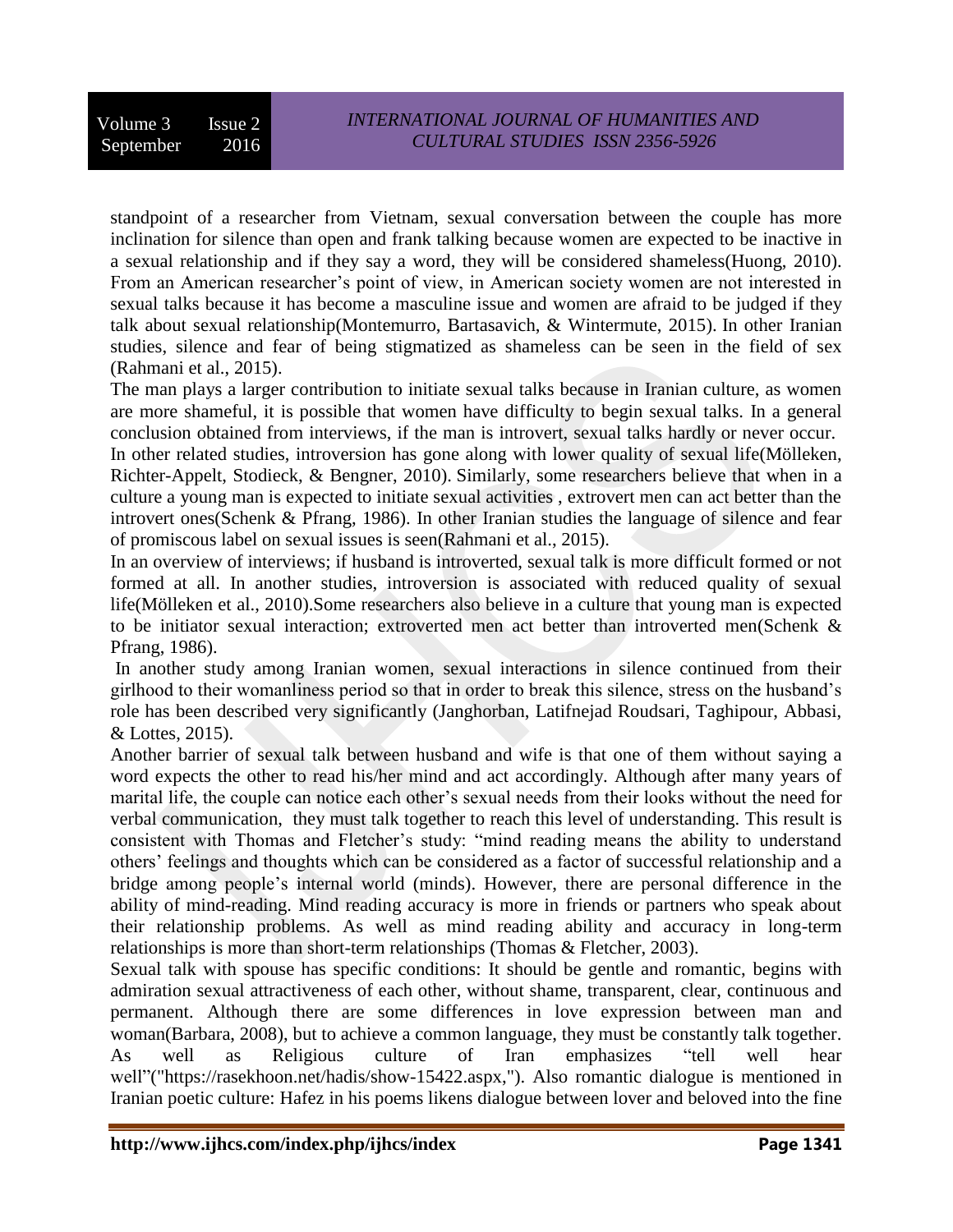dialogue between flower and nightingale and emphasizes that no lover talk to beloved hard[\("http://ganjoor.net/hafez/ghazal/sh81,"\)](#page-16-17).

There shouldn't be any kind of anger, derision ,comparison with others, reprimand and reproach in sexual conversation. Moreover, incurable physical problems shouldn't be disclosed. From the standpoint of Laurenceau et al., avoiding from mutual reprimand is necessary for effective relationship and enhancement of mutual understanding[\(Laurenceau et al., 1998\)](#page-16-12). There is a strong emphasis on lack of violence in our religious culture and the best men described are those who are not violent toward their families and don't insult[\(" http://www.aviny.com/hadis](#page-16-18)[mozooee/ejtemai/khanevade.aspx "\)](#page-16-18).

The results that are characteristic of this research and are considered as barriers for sexual conversation between Iranian couples include:

- o Fear of being rejected and refusal of sexual request by the spouse and a sense of hurting their pride are barriers in both men and women for expressing their sexual wants.
- o Lack of opportunity and presence of children are among other barriers of sexual conversation between couples.
- o A sense of repetition or uselessness of sexual conversation with spouse due to having useless talks in the past were other confining factors for sexual talk with the spouse.
- o As in lay language, some sexual words are used as curse, the couples may feel confused in using sexual words and since they are afraid to be judged rude and shameless, they avoid talking about sex.
- o Due to the value of modesty and decency at the social level, particularly before marriage, some couples may dispense with talking about sex against their spouse after marriage. while in religious teachings, decency with non-spouse is admirable, it is forbidden and unaccepted between husband and wife[\("http://www.tebyan.net/newindex.aspx?pid=218302,"\)](#page-16-19). Therefore, in marital training courses, the difference between decency and sexual conversation with spouse and non-spouse must be emphasized. It seems that sexual talks in society should occur with the respective scientific language to increase awareness. However, sexual talk with spouse takes place with more open and frank words to promote mutual pleasure and satisfaction. Outlining the difference between these two kinds of conversation can lead to initiation of sexual talks both in society and between couples.

#### **Conclusions**

In this study, we explored the concept and dimensions (What, Why, When, How) of sexual talk with the spouse in Iranian couples. Sexual talk with the spouse is the conversation about planning, performance and evaluation of sexual relationship that leads to intimacy,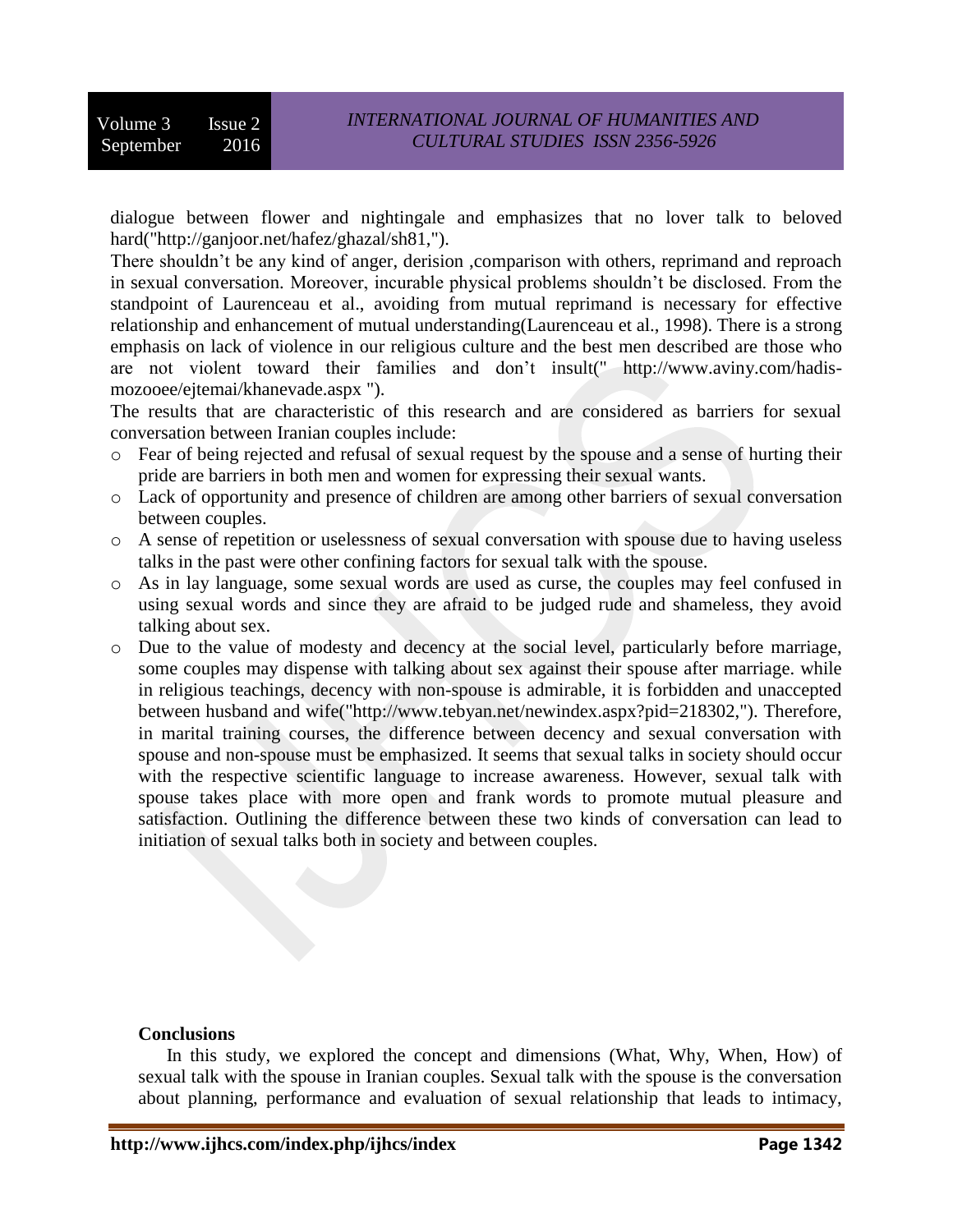resolving the existing problems and greater sexual compatibility and satisfaction of the couple. Sexual talk should be romantic, pacific, clear, continuous, with admiration,and without shame, sarcasm, anger, comparison and reproach.

Perhaps at the first glance, sexual talk between husband and wife seems evident, but this research indicated the opposite because many Iranian couples don't talk about their sexual issues and this silence results in conflicts and incompatibilities between them.

Embarrassment and shame, fear of being stigmatized as indecent, lack of sexual education in family and school, fear of being rejected or hurting their pride and expecting the spouse to read his/her partner's mind, lack of opportunity and presence of children, sense of repetition or uselessness of sexual conversation were the main barriers of talking about sex with spouse.

Some couples, after several years of marital life are able to recognize each other's sexual wants from their looks and without the need for verbal communication. However, the ability to read one's mind is not the same in all people and couples must talk together to reach this level of understanding. It should be noted that during early months or years of marriage, couples are not familiar with each other's sexual interests and lack of conversation may lead to incompatibility, misunderstanding and sometimes separation of marital relationship. However, after several years, sexual talks with the spouse can lead to resolution of problems arising from age, variety and freshness of sexual relationship. Therefore, in marital educations and consultations, at any stage of marital life, increasing sexual talks between the couple must be emphasized.

#### **Contributors:**

M.N: literature search, Data collection, Data interpretation, Writing ZK: Corresponding Author, Study Design, Data interpretation, Editing MS: Study Design, Data interpretation, Editing AMN: Study Design, Data interpretation, Editing

## **Declaration of interests:**

We declare no competing interests.

## **Acknowledgements**

We acknowledge the research deputy of nursing and midwifery School of Shahid Beheshti University of Medical Sciences.

We acknowledge all the participants in this research.

Table 1: Demographic characteristics of participants (Gender, Age, Education level, Occupation, Years married).

|  |  |  | $\sim$ $\sim$ |  |
|--|--|--|---------------|--|
|  |  |  |               |  |

**http://www.ijhcs.com/index.php/ijhcs/index Page 1343**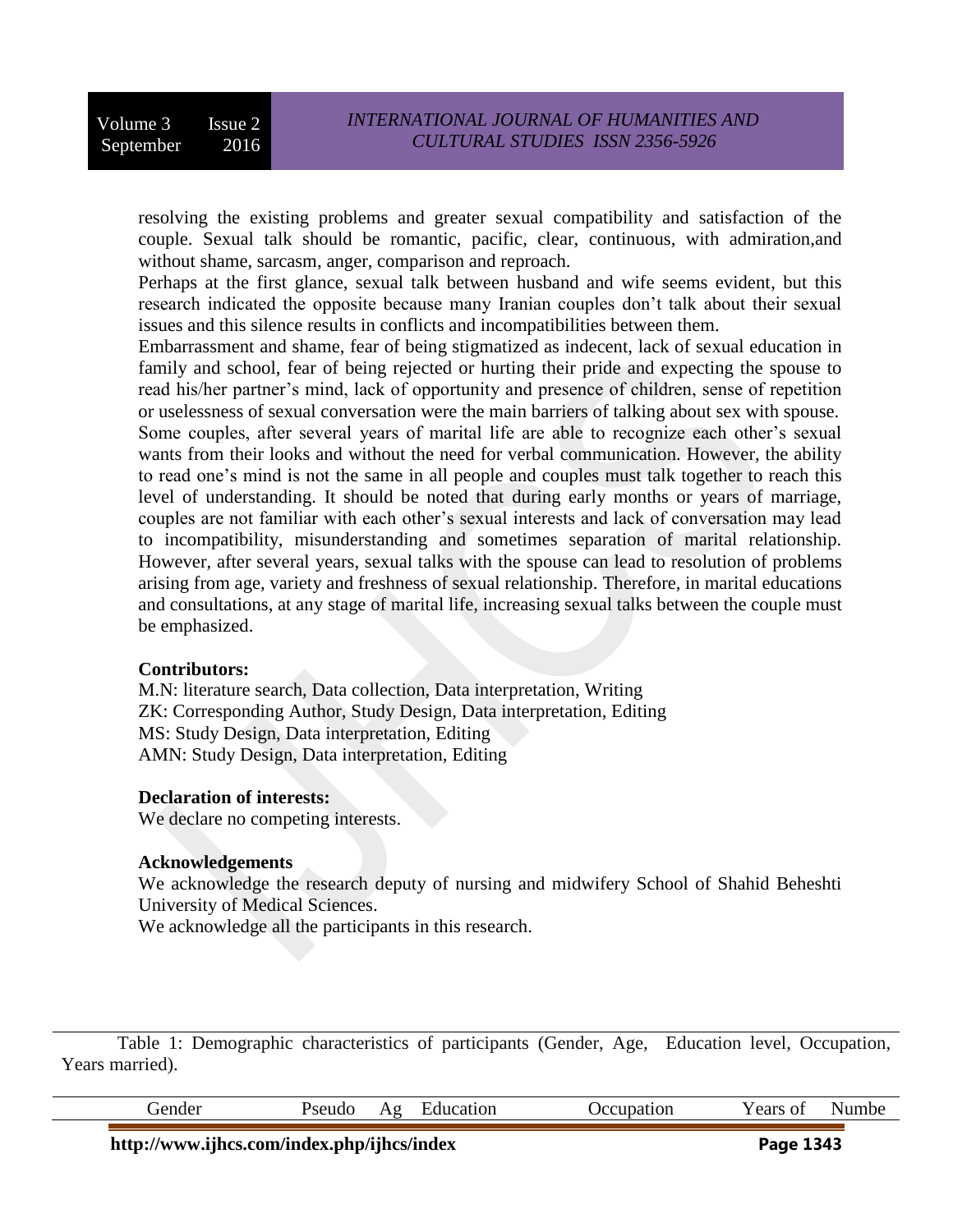# *INTERNATIONAL JOURNAL OF HUMANITIES AND CULTURAL STUDIES ISSN 2356-5926*

|                    |       |       | nym            | e  |                        |                | marriage       | r of<br>childre  |
|--------------------|-------|-------|----------------|----|------------------------|----------------|----------------|------------------|
|                    |       |       |                |    |                        |                |                | n                |
| 1.                 | Women |       | Hoda           | 19 | Teologe student        | Housewife      | $\mathbf{1}$   | $\overline{0}$   |
| $\overline{2}$ .   |       |       | Azita          | 21 | Midwifery student      | Housewife      | $\mathbf{1}$   | $\boldsymbol{0}$ |
| $\overline{3}$ .   |       |       | <b>Baran</b>   | 28 | Diploma                | Housewife      | $\overline{8}$ | $\mathbf{1}$     |
| $\boldsymbol{4}$ . |       |       | Atefe          | 32 | Associate degree       | Housewife      | 10             | $\overline{2}$   |
| 5.                 |       |       | Soheila        | 33 | Bachelor degree        | Housewife      | 12             | $\overline{2}$   |
| 6.                 |       |       | Laleh          | 37 | Secondary school       | Housewife      | $8-$           | $\mathbf{1}$     |
|                    |       |       |                |    |                        |                | Divorced       |                  |
| 7.                 |       |       | Susan          | 39 | Diploma                | Housewife      | 5              | 1                |
| $\overline{8}$ .   |       |       | Mahsa          | 40 | Bachelor degree        | Housewife      | 18             | $\overline{3}$   |
| 9.                 |       |       | Akram          | 43 | PhD                    | Faculty member | 22             | $\overline{2}$   |
| 10.                |       |       | Simin          | 43 | Bachelor degree        | Employee       | 15             | $\overline{2}$   |
|                    |       |       | Mina           | 50 | Bachelor degree        | Housewife-     | 30             | $\overline{2}$   |
| 11.                |       |       |                |    |                        | Translatore    |                |                  |
| 12.                | Men   |       | Ehsan          | 34 | Master degree          | Employee       | $\overline{4}$ | $\mathbf{1}$     |
| 13.                |       |       | Ashkan         | 36 | <b>Bachelor</b> degree | Teacher        | $\overline{7}$ | $\overline{2}$   |
|                    |       |       | Hamid          | 38 | Master degree          | Engineer       | $13 -$         | $\overline{0}$   |
| 14.                |       |       |                |    |                        |                | Divorced       |                  |
| 15.                |       |       | Mehran         | 40 | Doctorate              | Physician      | 15             | $\mathbf{1}$     |
| 16.                |       |       | Jalal          | 40 | Doctorate              | Physician      | 17             | $\mathbf{1}$     |
| 17.                |       |       | <b>Ilia</b>    | 41 | Doctorate              | Physician      | 16             | $\mathbf{1}$     |
| 18.                |       |       | Jafar          | 46 | Secondary school       | Blacksmith     | 22             | $\overline{2}$   |
| 19.                | Cople | Woman | Homa           | 28 | Associate degree       | Housewife      | $\overline{5}$ | $\mathbf{1}$     |
|                    | S     | Man   | Hooma          | 40 | Associate degree       | spare parts    |                |                  |
| 20.                |       |       | $\overline{n}$ |    |                        | salesman       |                |                  |
| 21.                |       | Woman | Behnaz         | 29 | Bachelor degree        | Housewife      | 10             | $\mathbf{1}$     |
| 22.                |       | Man   | <b>Behzad</b>  | 38 | Bachelor degree        | Publisher      |                |                  |
|                    |       | Woman | Yasama         | 35 | PhD                    | Faculty member | $\overline{8}$ | 1                |
| 23.                |       |       | $\mathbf n$    |    |                        |                |                |                  |
| 24.                |       | Man   | Yashar         | 35 | PhD                    | Faculty member |                |                  |
|                    |       | Woman | Reyhan         | 38 | Bachelor degree        | Employee       | 19             | $\overline{2}$   |
| 25.                |       |       | eh             |    |                        |                |                |                  |
| 26.                |       | Man   | Reza           | 42 | Bachelor degree        | Employee       |                |                  |

Notes: W=woman, M=men, P.S. = Primary school, S.S. =Secondary school, Dip= Diploma, A.A. = Associate degree of art, B.S. Or B.A. = Bachelor degree, M.A. = Master degree, PhD=Philosophy of Doctorate For example in the text: ( W32, A.A. Housewife, 10, 2) is abbreviation for Atefeh, 32 years-old woman, associate degree, housewife, 10 years of marriage, 2 children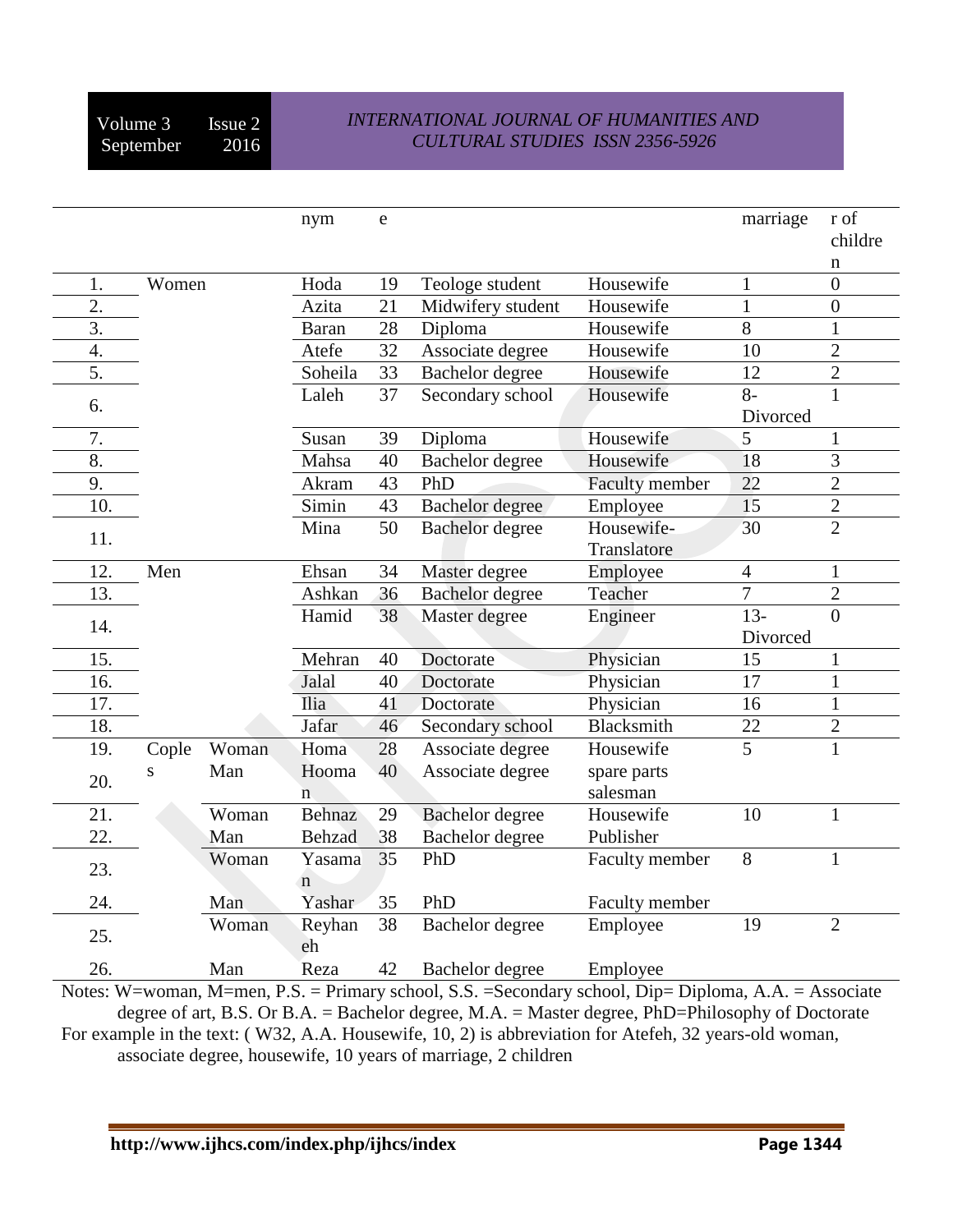| Table 2: Codes, Subcategories, and Categories Retrieved from this qualitative research |                               |                |                                                    |  |  |
|----------------------------------------------------------------------------------------|-------------------------------|----------------|----------------------------------------------------|--|--|
|                                                                                        | Categories  <br>Subcategories |                | Codes                                              |  |  |
|                                                                                        | What?                         | What<br>is     | Planning:                                          |  |  |
|                                                                                        |                               | sexual talk?   | Verbal sexy humors during day and night            |  |  |
| Sexual                                                                                 |                               |                | Request for beginning the relationship             |  |  |
| talks with                                                                             |                               |                | Performance:                                       |  |  |
| spouse                                                                                 |                               |                | Talking about the conditions for the relationship  |  |  |
|                                                                                        |                               |                | Verbal courtship to promote sexual motivation      |  |  |
|                                                                                        |                               |                | To admire partner's sexual appeals                 |  |  |
|                                                                                        |                               |                | Evaluation:                                        |  |  |
|                                                                                        |                               |                | Speaking about each other's sexual desirable and   |  |  |
|                                                                                        |                               |                | undesirable activities                             |  |  |
|                                                                                        |                               |                | Sharing opinions about problems and quality of     |  |  |
|                                                                                        |                               |                | sexual relationships                               |  |  |
|                                                                                        | Why?                          | Why<br>is      | Sexual talk is as necessary as doing exercise.     |  |  |
|                                                                                        |                               | talk<br>sexual | To know and get acquainted with each other         |  |  |
|                                                                                        |                               | essential?     | To feel intimate and easy with the spouse          |  |  |
|                                                                                        |                               |                | To recognize and resolve sexual problems           |  |  |
|                                                                                        |                               |                | To make sexual relationship fresh and various      |  |  |
|                                                                                        |                               |                | To achieve coordination and agreement in sex       |  |  |
|                                                                                        |                               |                | To obtain sexual understanding                     |  |  |
|                                                                                        |                               |                | To attain greater sexual pleasure and satisfaction |  |  |
|                                                                                        |                               | Why I cannot   | Shame and shyness                                  |  |  |
|                                                                                        |                               | talk?          | To consider sexual talks obscene and bad           |  |  |
|                                                                                        |                               |                | Lack of sexual training from adolescence period    |  |  |
|                                                                                        |                               |                | provide<br>Failing<br>to<br>background<br>a<br>for |  |  |
|                                                                                        |                               |                | conversation by the husband                        |  |  |
|                                                                                        |                               |                |                                                    |  |  |
|                                                                                        |                               |                | Fear of being stigmatized as impolite and indecent |  |  |
|                                                                                        |                               |                | Fear of hearing "No" and breaking pride            |  |  |
|                                                                                        |                               |                | Expecting the spouse to read minds                 |  |  |
|                                                                                        |                               |                | Lack of opportunity                                |  |  |
|                                                                                        |                               |                | Presence of children                               |  |  |
|                                                                                        |                               |                | Feeling sexual talk as a repetitive talk           |  |  |
|                                                                                        |                               |                | Feeling sexual talk as a useless and futile talk   |  |  |
|                                                                                        | When?                         | When I can     | Continues and constant                             |  |  |
|                                                                                        |                               | talk about sex | During day and night                               |  |  |
|                                                                                        |                               | with<br>my     | During marital life                                |  |  |
|                                                                                        |                               | spouse?        |                                                    |  |  |
|                                                                                        |                               |                |                                                    |  |  |
|                                                                                        | How                           | Dos            | Kind, gentle and amorous tone                      |  |  |
|                                                                                        |                               |                | Commencing with sexual admiration each other       |  |  |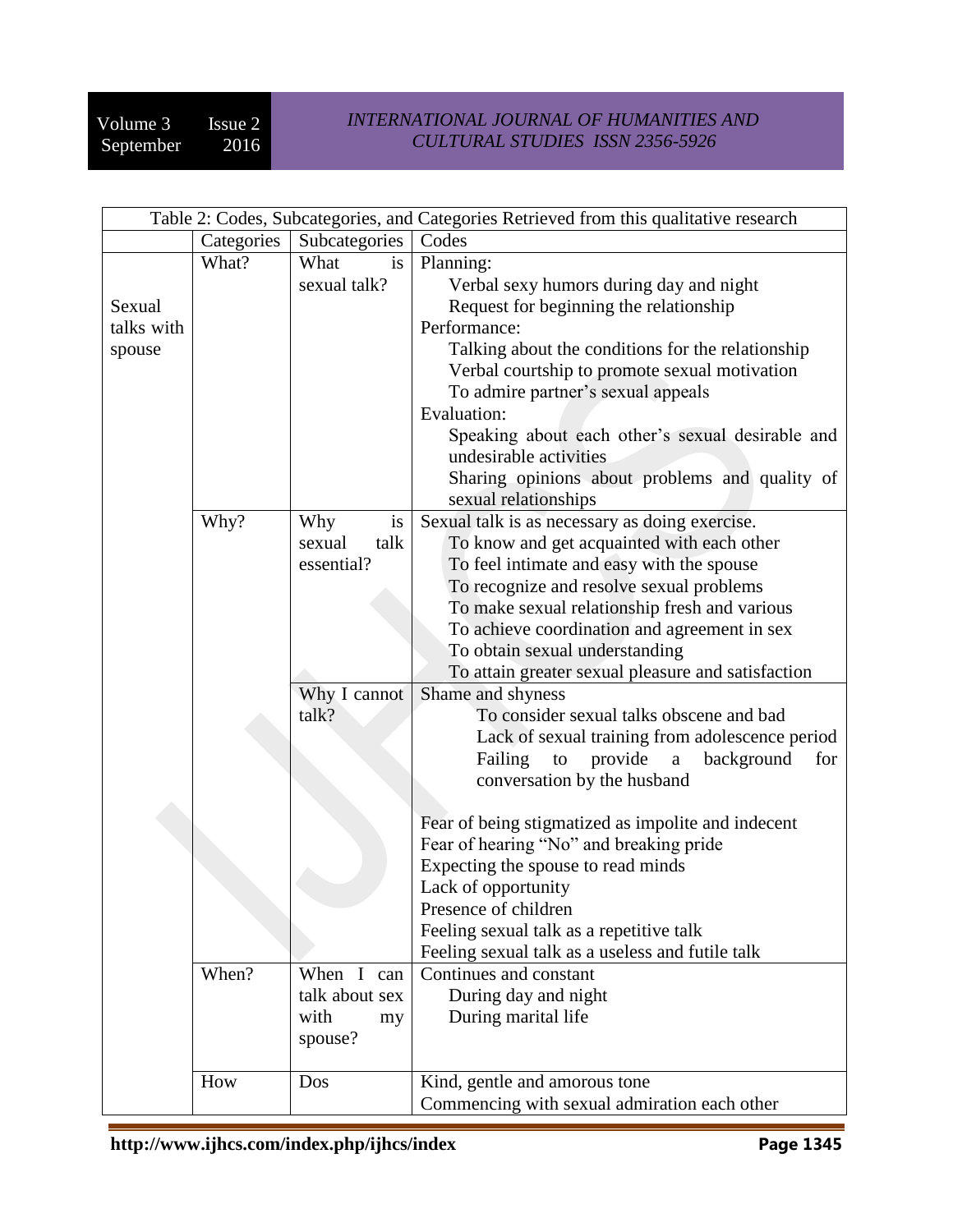|  |                 | Clear and Frank                                     |
|--|-----------------|-----------------------------------------------------|
|  | Don'ts          | Anger                                               |
|  |                 | Ridicule                                            |
|  |                 | Compare and blame                                   |
|  |                 | Expressing physical and incurable problems          |
|  | Paying          | Sexual conversation with spouse is:                 |
|  | attention<br>to | Open, easy and straight                             |
|  | the             | With humor                                          |
|  | differences in  | More efficient in resolving the problems            |
|  | the level of    | Intended to make a more pleasant relationship       |
|  | conversations   | Sexual conversation with a person other than spouse |
|  |                 | Just to receive information or to resolve problems  |

## **References**

- <span id="page-15-8"></span>Barbara, G. (2008). Gender differences in the verbal expression of love schema. *Sex roles, 58*(11- 12), 814-821.
- <span id="page-15-7"></span>Causey, K., Zuniga, M., Bailer, B., Ring, L., & Gil-Trejo, L. (2012). Using theater arts to engage Latino families in dialogue about adolescent sexual health: the PATH-AT program. *Journal of health care for the poor and underserved, 23*(1), 347-357.
- <span id="page-15-5"></span>Denes, A. (2012). Pillow talk: Exploring disclosures after sexual activity. *Western Journal of Communication, 76*(2), 91-108.
- <span id="page-15-2"></span>Dennis, A. C., & Wood, J. T. (2012). "We're Not Going to Have This Conversation, But You Get It": Black Mother–Daughter Communication About Sexual Relations. *Women's Studies in Communication, 35*(2), 204-223.
- <span id="page-15-6"></span>Elliott, S. (2010). Talking to teens about sex: Mothers negotiate resistance, discomfort, and ambivalence. *Sexuality Research and Social Policy, 7*(4), 310-322.
- <span id="page-15-0"></span>Fletcher, K. D., Ward, L. M., Thomas, K., Foust, M., Levin, D., & Trinh, S. (2015). Will it help? Identifying socialization discourses that promote sexual risk and sexual health among African American youth. *The Journal of Sex Research, 52*(2), 199-212.
- <span id="page-15-4"></span>Geer, J. G. (1988). What do open-ended questions measure? *Public Opinion Quarterly, 52*(3), 365-367.
- <span id="page-15-1"></span>Gilmore, S., & Wheeler, L. A. (2012). Getting" Down and Dirty" at the Berks: A Conversation about Feminism, Queer Politics, and the Many Meanings of Sexual Performance. *Journal of Women's History, 24*(2), 171-197.
- <span id="page-15-3"></span>Giordano, P. C., Copp, J. E., Longmore, M. A., & Manning, W. D. (2015). Contested domains, verbal "amplifiers," and intimate partner violence in young adulthood. *Social forces, 94*(2), 923-951.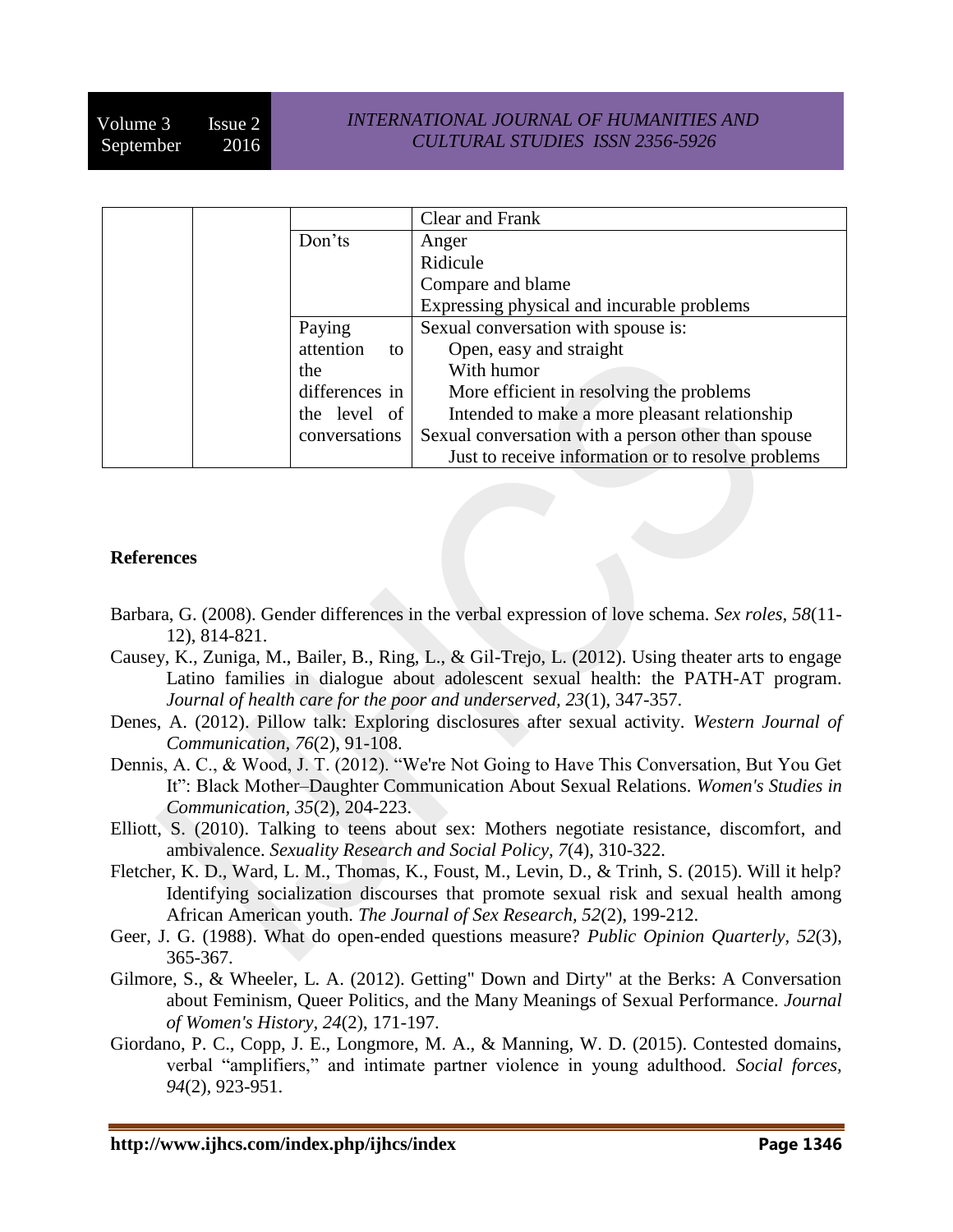- <span id="page-16-8"></span>Guarte, J. M., & Barrios, E. B. (2006). Estimation under purposive sampling. *Communications in Statistics—Simulation and Computation®, 35*(2), 277-284.
- <span id="page-16-10"></span>Guba, E. G. (1981). Criteria for assessing the trustworthiness of naturalistic inquiries. *ECTJ, 29*(2), 75-91.
- <span id="page-16-11"></span>Guba, E. G., & Lincoln, Y. S. (1989). *Fourth generation evaluation*: Sage.
- <span id="page-16-5"></span>Guo, M., Bosnyak, S., Bontempo, T., Enns, A., Fourie, C., Ismail, F., & Lo, A. (2015). Let's Talk About Sex! - Improving sexual health for patients in stroke rehabilitation. *BMJ Qual Improv Rep, 4*(1). doi: 10.1136/bmjquality.u207288.w2926
- <span id="page-16-13"></span>Harman, J. J., Kaufman, M. R., & Shrestha, D. K. (2014). Evaluation of the "Let's Talk" Safer Sex Intervention in Nepal. *Journal of health communication, 19*(8), 970-979.
- <span id="page-16-4"></span>Henderson, P., & Johnson, M. (2002). Assisting medical students to conduct empathic conversations with patients from a sexual medicine clinic. *Sexually transmitted infections, 78*(4), 246-249.
- <span id="page-16-1"></span>Hess, J. A., & Coffelt, T. A. (2012). Verbal Communication about Sex in Marriage: Patterns of Language Use and Its Connection with Relational Outcomes. *Journal of sex research, 49*(6), 603-612.
- <span id="page-16-9"></span>Hsieh, H.-F., & Shannon, S. E. (2005). Three approaches to qualitative content analysis. *Qualitative health research, 15*(9), 1277-1288.

<span id="page-16-17"></span>[http://ganjoor.net/hafez/ghazal/sh81.](http://ganjoor.net/hafez/ghazal/sh81)

<span id="page-16-7"></span>[http://hadith.anhar.ir/hadith-998.htm.](http://hadith.anhar.ir/hadith-998.htm)

<span id="page-16-18"></span><http://www.aviny.com/hadis-mozooee/ejtemai/khanevade.aspx>

<span id="page-16-19"></span>[http://www.tebyan.net/newindex.aspx?pid=218302.](http://www.tebyan.net/newindex.aspx?pid=218302)

<span id="page-16-2"></span>[http://www.worldsexology.org/news/world-sexual-health-day.](http://www.worldsexology.org/news/world-sexual-health-day)

<span id="page-16-16"></span>https://rasekhoon.net/hadis/show-15422.aspx.

- <span id="page-16-6"></span>Huong, B. T. (2010). 'Let's talk about sex, baby': sexual communication in marriage in contemporary Vietnam. *Culture, health & sexuality, 12*(S1), S19-S29.
- <span id="page-16-0"></span>Jackson, L. (2008). Silence, words that wound and sexual identity: A conversation with Applebaum. *Journal of Moral Education, 37*(2), 225-238.
- <span id="page-16-15"></span>Janghorban, R., Latifnejad Roudsari, R., Taghipour, A., Abbasi, M., & Lottes, I. (2015). The shadow of silence on the sexual rights of married Iranian women. *BioMed Research International, 2015*. doi: 10.1155/2015/520827
- <span id="page-16-3"></span>Karabulatova, I. S., Khachmafova, Z. R., Bricheva, M. M., Nescheretova, T. T., & Bersirova, A. K. (2015). Linguo-pragmatic Aspect of "Search for the Ideal" in the Discourse of Female Fiction as a Reflection of Matrimonial-Demographic and Sexual Behavior in Contemporary Russian Society. *Review of European Studies, 7*(6), p35.
- <span id="page-16-12"></span>Laurenceau, J.-P., Barrett, L. F., & Pietromonaco, P. R. (1998). Intimacy as an interpersonal process: the importance of self-disclosure, partner disclosure, and perceived partner responsiveness in interpersonal exchanges. *Journal of personality and social psychology, 74*(5), 1238.
- <span id="page-16-14"></span>Luster, S. S., Nelson, L. J., Poulsen, F. O., & Willoughby, B. J. (2013). Emerging Adult Sexual Attitudes and Behaviors Does Shyness Matter? *Emerging Adulthood, 1*(3), 185-195.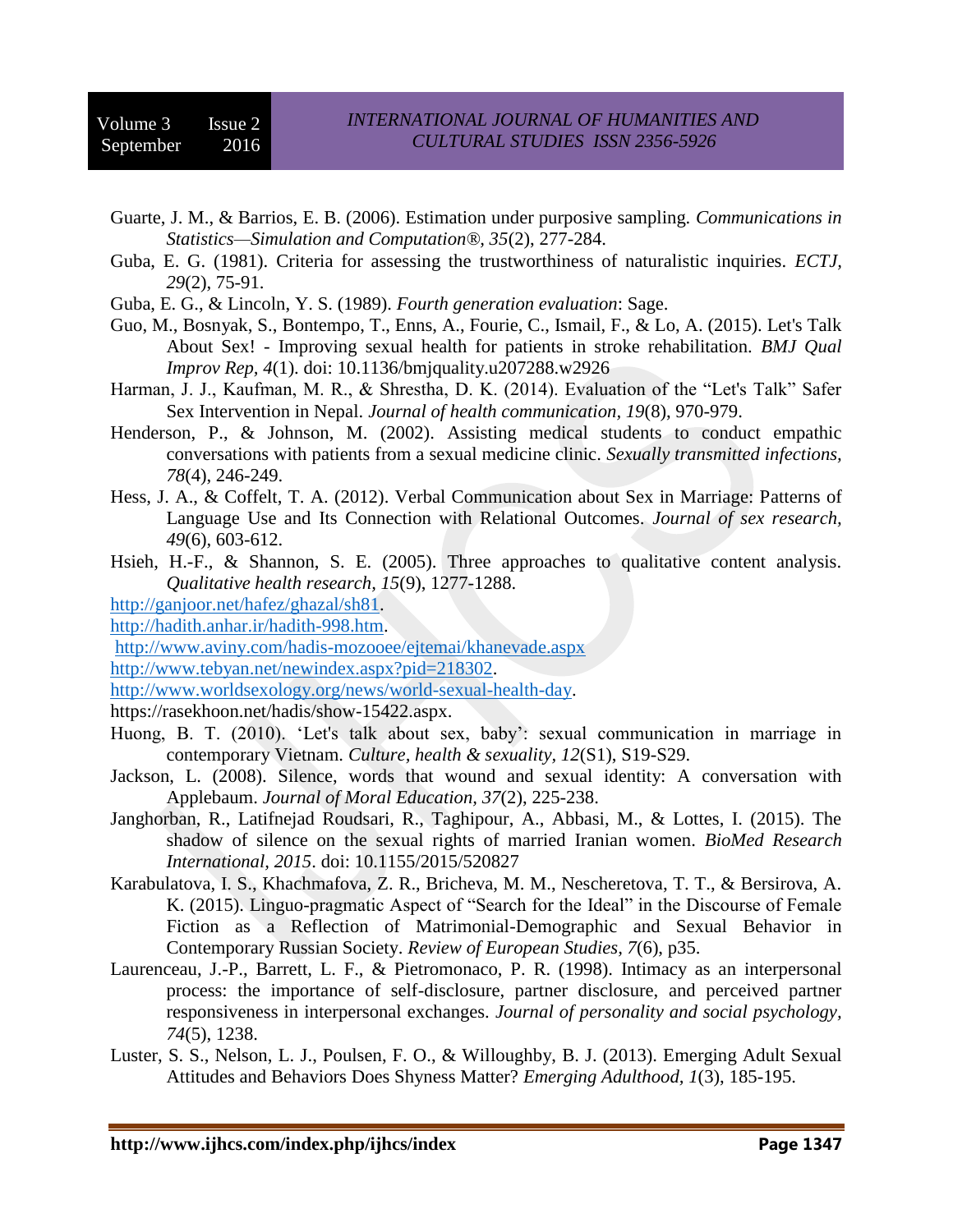- <span id="page-17-8"></span>MacNeil, S., & Byers, E. S. (2009). Role of sexual self-disclosure in the sexual satisfaction of long-term heterosexual couples. *Journal of Sex Research, 46*(1), 3-14.
- <span id="page-17-7"></span>Mastro, S., & Zimmer-Gembeck, M. J. (2015). Let's talk openly about sex: Sexual communication, self-esteem and efficacy as correlates of sexual well-being. *European Journal of Developmental Psychology, 12*(5), 579-598.
- <span id="page-17-13"></span>Mölleken, D., Richter-Appelt, H., Stodieck, S., & Bengner, T. (2010). Influence of personality on sexual quality of life in epilepsy. *Epileptic disorders, 12*(2), 125-132.
- <span id="page-17-11"></span>Montemurro, B., Bartasavich, J., & Wintermute, L. (2015). Let's (not) talk about sex: The gender of sexual discourse. *Sexuality & Culture, 19*(1), 139-156.
- <span id="page-17-6"></span>Papp, L. M., Goeke-Morey, M. C., & Cummings, E. M. (2013). Let's talk about sex: A diary investigation of couples' intimacy conflicts in the home. *Couple and Family Psychology: Research and Practice, 2*(1), 60.
- <span id="page-17-1"></span>Portier-Le Cocq, F. S. (2016). The sound of silence? Sex education and censorship in Britain. *International Journal of Humanities and Cultural Studies (IJHCS) ISSN 2356-5926, 1*(3), 311-324.
- <span id="page-17-12"></span>Rahmani, A., Merghati-Khoei, E., Moghaddam-Banaem, L., Zarei, F., Montazeri, A., & Hajizadeh, E. (2015). Sexuality research in Iran: A focus on methodological and ethical considerations. *Iranian Journal of Public Health, 44*(7), 979-986.
- <span id="page-17-2"></span>Rogers, A. A., Ha, T., Stormshak, E. A., & Dishion, T. J. (2015). Quality of Parent–Adolescent Conversations About Sex and Adolescent Sexual Behavior: An Observational Study. *Journal of Adolescent Health, 57*(2), 174-178.
- <span id="page-17-0"></span>Salazar, M., & Öhman, A. (2015). Negotiating Masculinity, Violence, and Responsibility: A Situational Analysis of Young Nicaraguan Men's Discourses on Intimate Partner and Sexual Violence. *Journal of Aggression, Maltreatment & Trauma, 24*(2), 131-149.
- <span id="page-17-3"></span>Sanjakdar, F. (2009). Participatory action research: creating spaces for beginning conversations in sexual health education for young Australian Muslims. *Educational Action Research, 17*(2), 259-275.
- <span id="page-17-4"></span>Satterwhite, C. L., & Ramaswamy, M. (2015). Let's talk about sex (again): advancing the conversation around long-acting reversible contraception for teenagers. *Womens Health (Lond Engl), 11*(6), 841-850. doi: 10.2217/whe.15.66
- <span id="page-17-14"></span>Schenk, J., & Pfrang, H. (1986). Extraversion, neuroticism, and sexual behavior: Interrelationships in a sample of young men. *Archives of sexual behavior, 15*(6), 449-455.
- <span id="page-17-5"></span>Seidler, Z. E., Lawsin, C. R., Hoyt, M. A., & Dobinson, K. A. (2015). Let's talk about sex after cancer: exploring barriers and facilitators to sexual communication in male cancer survivors. *Psychooncology*. doi: 10.1002/pon.3994
- <span id="page-17-10"></span>Stillman, I. (2014). Let's Talk About Sex, and What Happens When We Don't: How Limited Sex Education in Nepal's Government Schools Affects Women in Arranged Marriages.
- <span id="page-17-9"></span>Sutton, M. Y., Lasswell, S. M., Lanier, Y., & Miller, K. S. (2014). Impact of parent-child communication interventions on sex behaviors and cognitive outcomes for black/African-American and Hispanic/Latino youth: A systematic review, 1988–2012. *Journal of Adolescent Health, 54*(4), 369-384.